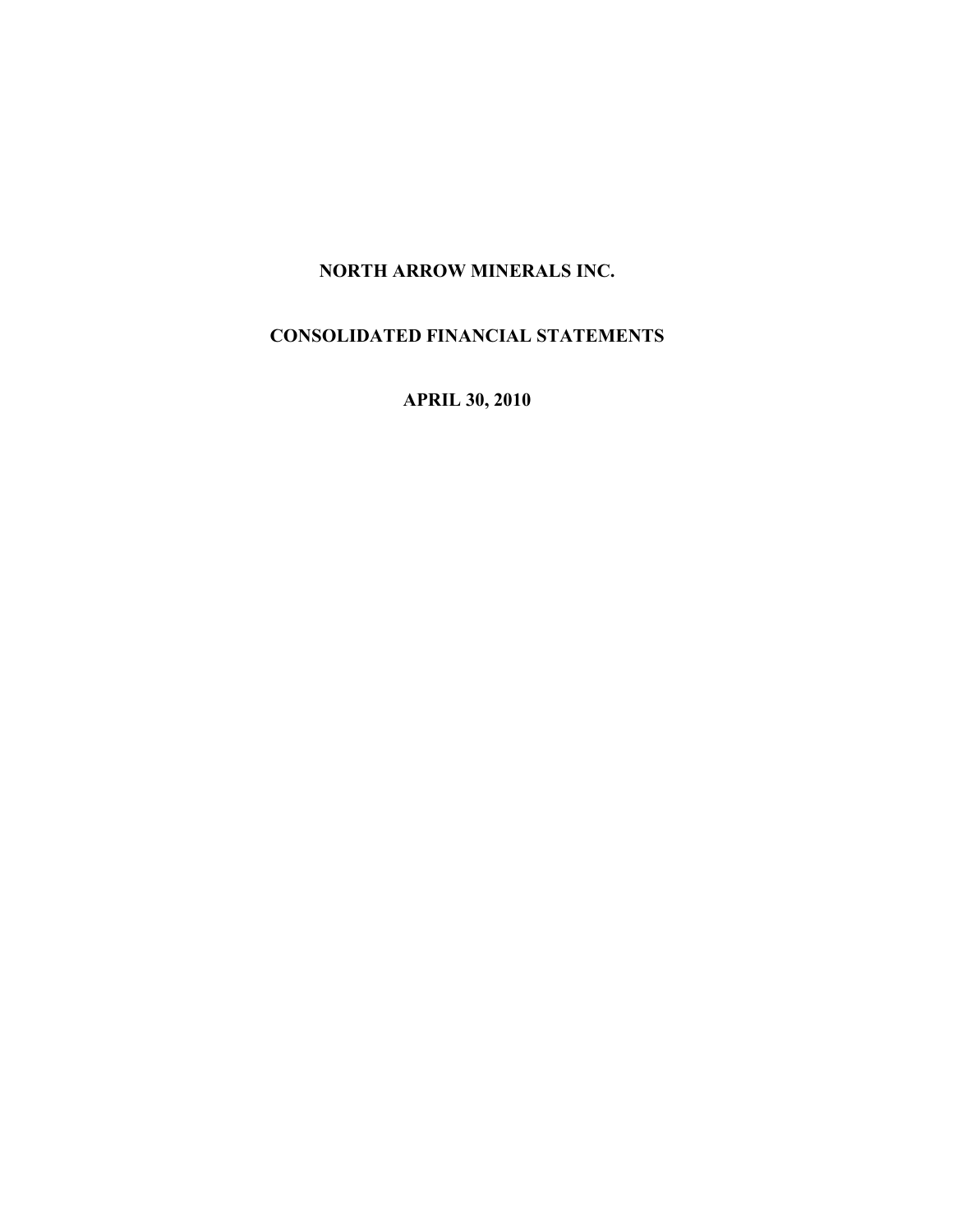# AUDITORS' REPORT

To the Shareholders of North Arrow Minerals Inc.

We have audited the consolidated balance sheets of North Arrow Minerals Inc. as at April 30, 2010 and 2009 and the consolidated statements of operations and deficit, comprehensive loss and cash flows for the years then ended. These financial statements are the responsibility of the Company's management. Our responsibility is to express an opinion on these financial statements based on our audits.

We conducted our audits in accordance with Canadian generally accepted auditing standards. Those standards require that we plan and perform an audit to obtain reasonable assurance whether the financial statements are free of material misstatement. An audit includes examining, on a test basis, evidence supporting the amounts and disclosures in the financial statements. An audit also includes assessing the accounting principles used and significant estimates made by management, as well as evaluating the overall financial statement presentation.

In our opinion, these consolidated financial statements present fairly, in all material respects, the financial position of the Company as at April 30, 2010 and 2009 and the results of its operations and its cash flows for the years then ended in accordance with Canadian generally accepted accounting principles.

# "DAVIDSON & COMPANY LLP"

Vancouver, Canada Chartered Accountants Chartered Accountants

July 22, 2010

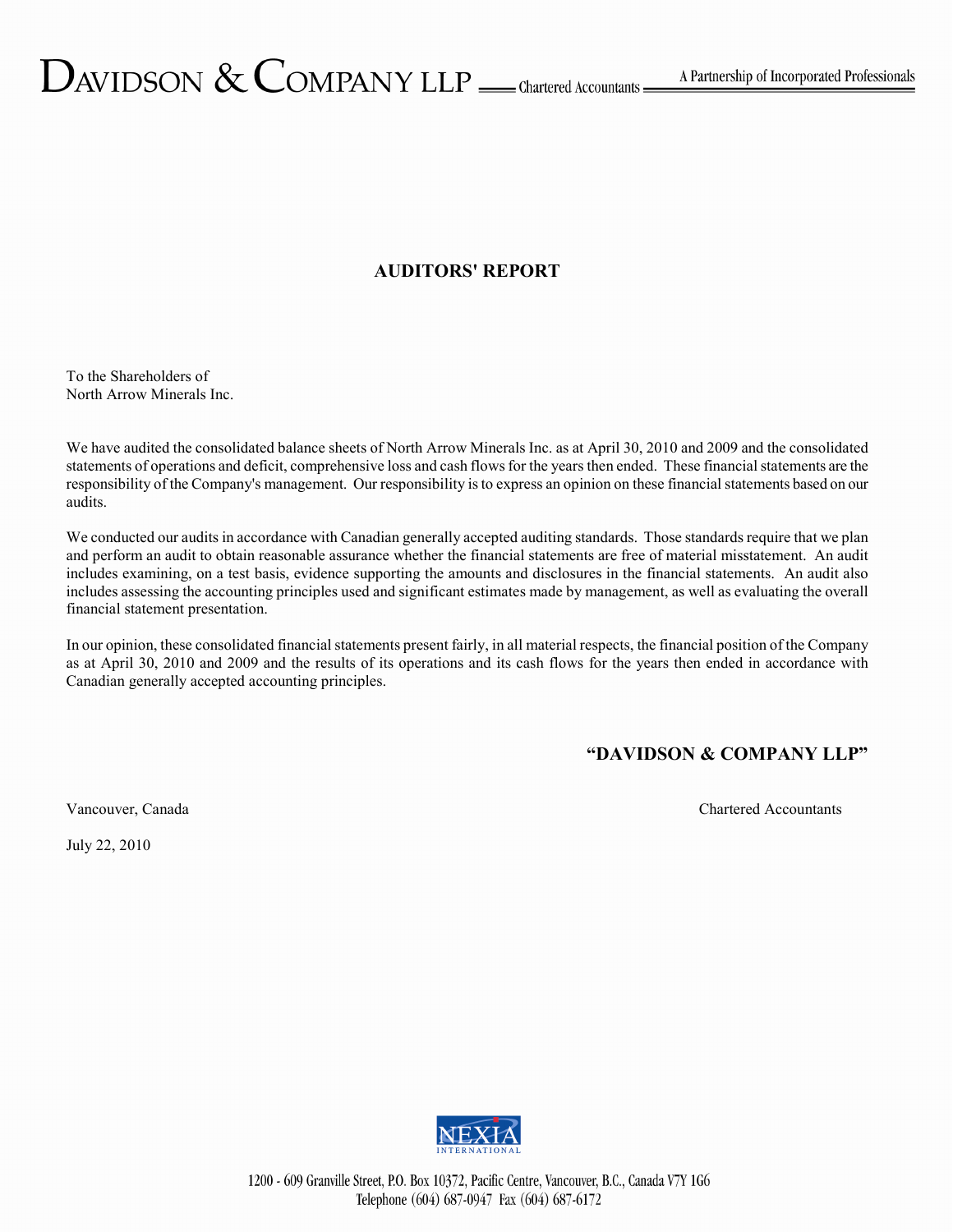|                                                                                                  | 2010                                |              | 2009                                |
|--------------------------------------------------------------------------------------------------|-------------------------------------|--------------|-------------------------------------|
|                                                                                                  |                                     |              |                                     |
| <b>ASSETS</b>                                                                                    |                                     |              |                                     |
| <b>Current</b><br>Cash<br>Receivables<br>Prepaid expenses                                        | \$<br>1,126,124<br>2,021<br>25,014  | \$           | 200,486<br>3,294<br>45,276          |
|                                                                                                  | 1,153,159                           |              | 249,056                             |
| <b>Equipment</b> (Note 4)                                                                        | 2,264                               |              | 3,234                               |
| <b>Mineral properties</b> (Note 5)                                                               | 2,207,651                           |              | 3,003,421                           |
|                                                                                                  | \$<br>3,363,074                     | $\mathbb{S}$ | 3,255,711                           |
|                                                                                                  |                                     |              |                                     |
| <b>LIABILITIES AND SHAREHOLDERS' EQUITY</b>                                                      |                                     |              |                                     |
| Current                                                                                          |                                     |              |                                     |
| Accounts payable and accrued liabilities<br>Due to related parties (Note 7)                      | \$<br>115,227<br>76,610             | \$           | 59,672<br>45,184                    |
|                                                                                                  | 191,837                             |              | 104,856                             |
| <b>Shareholders' equity</b><br>Capital stock (Note 6)<br>Contributed surplus (Note 6)<br>Deficit | 8,755,602<br>607,963<br>(6,192,328) |              | 6,137,617<br>450,459<br>(3,437,221) |
|                                                                                                  | 3,171,237                           |              | 3,150,855                           |
|                                                                                                  | \$<br>3,363,074                     | \$           | 3,255,711                           |

Nature and continuance of operations (Note 1)

On behalf of the Board:

"D. Grenville Thomas" Director "Kenneth A. Armstrong" Director

The accompanying notes are an integral part of these consolidated financial statements.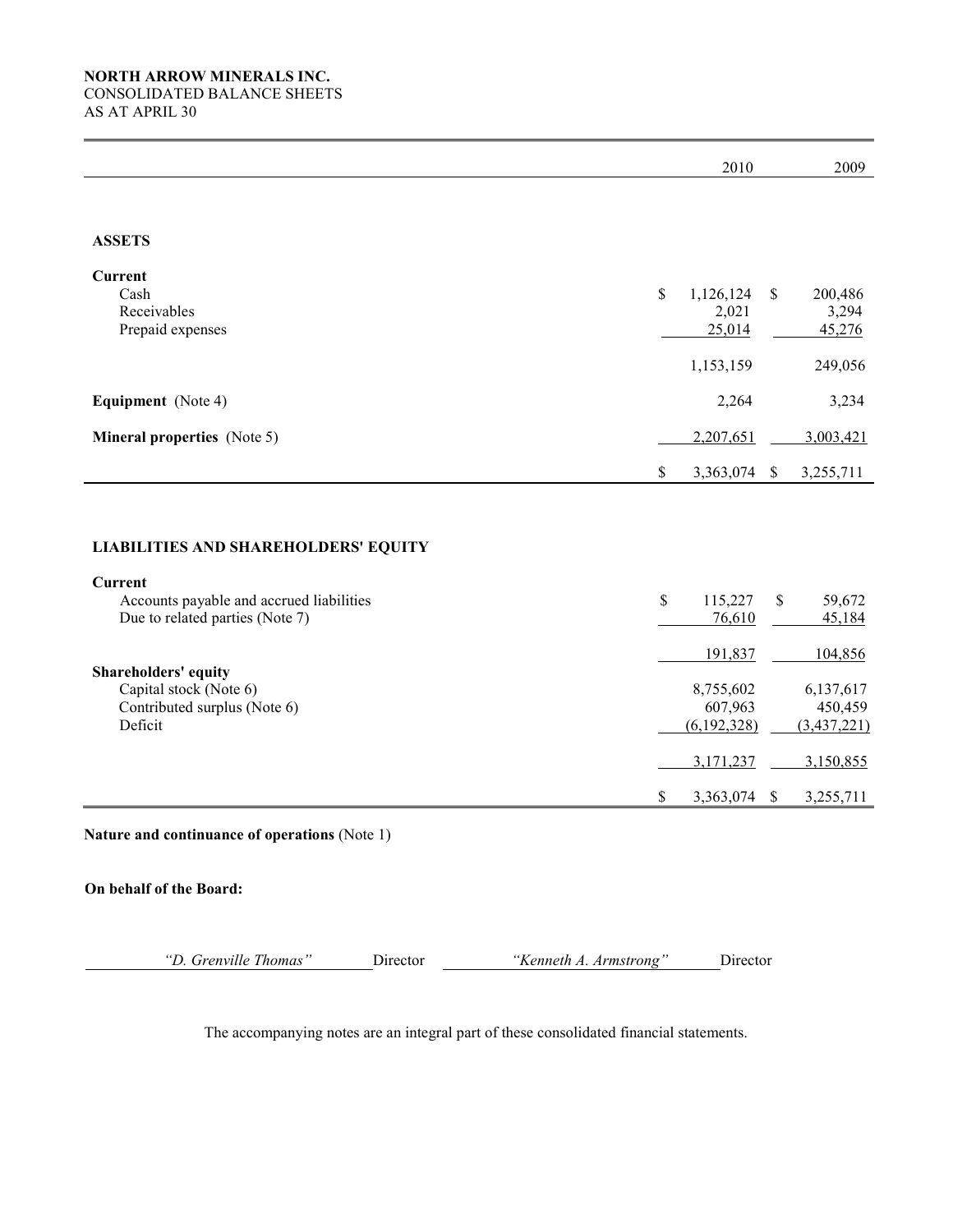### NORTH ARROW MINERALS INC. CONSOLIDATED STATEMENTS OF OPERATIONS AND DEFICIT

YEAR ENDED APRIL 30

|                                                      | 2010              |               | 2009        |
|------------------------------------------------------|-------------------|---------------|-------------|
| <b>EXPENSES</b>                                      |                   |               |             |
| Advertising, promotion and travel                    | \$<br>160,391     | <sup>\$</sup> | 45,189      |
| Amortization                                         | 970               |               | 1,386       |
| Office, miscellaneous and rent                       | 97,324            |               | 64,663      |
| Professional fees                                    | 121,454           |               | 17,504      |
| Regulatory and filing fees                           | 23,853            |               | 15,589      |
| Salaries and benefits                                | 187,912           |               | 101,483     |
| Stock-based compensation (Note 6)                    | 130,276           |               | 99,398      |
| Loss before other items                              | (722, 180)        |               | (345,212)   |
| <b>OTHER ITEMS</b>                                   |                   |               |             |
| Write-off of mineral properties (Note 5)             | (2,180,427)       |               | (3,229,988) |
| Part 12.6 tax                                        |                   |               | (6,258)     |
| Interest income                                      |                   |               | 8,570       |
|                                                      | (2,180,427)       |               | (3,227,676) |
| Loss before income taxes                             | (2,902,607)       |               | (3,572,888) |
| Future income tax recovery (Note 8)                  | 147,500           |               | 476,876     |
| Loss for the year                                    | (2,755,107)       |               | (3,096,012) |
| Deficit, beginning of year                           | (3,437,221)       |               | (341,209)   |
| Deficit, end of year                                 | \$<br>(6,192,328) | <sup>\$</sup> | (3,437,221) |
| Basic and diluted loss per share                     | \$<br>(0.08)      | $\mathcal{S}$ | (0.14)      |
| Weighted average number of common shares outstanding | 34,419,087        |               | 22,501,206  |

### CONSOLIDATED STATEMENTS OF COMPREHENSIVE LOSS AS AT APRIL 30

|                                 | 2010                     | 2009                                                |
|---------------------------------|--------------------------|-----------------------------------------------------|
| Loss for the year               |                          | $\frac{1}{2}$ (2,755,107) $\frac{1}{2}$ (3,096,012) |
| Other comprehensive loss        | $\overline{\phantom{a}}$ |                                                     |
| Comprehensive loss for the year | (2,755,107)              | $$$ (3,096,012)                                     |

The accompanying notes are an integral part of these consolidated financial statements.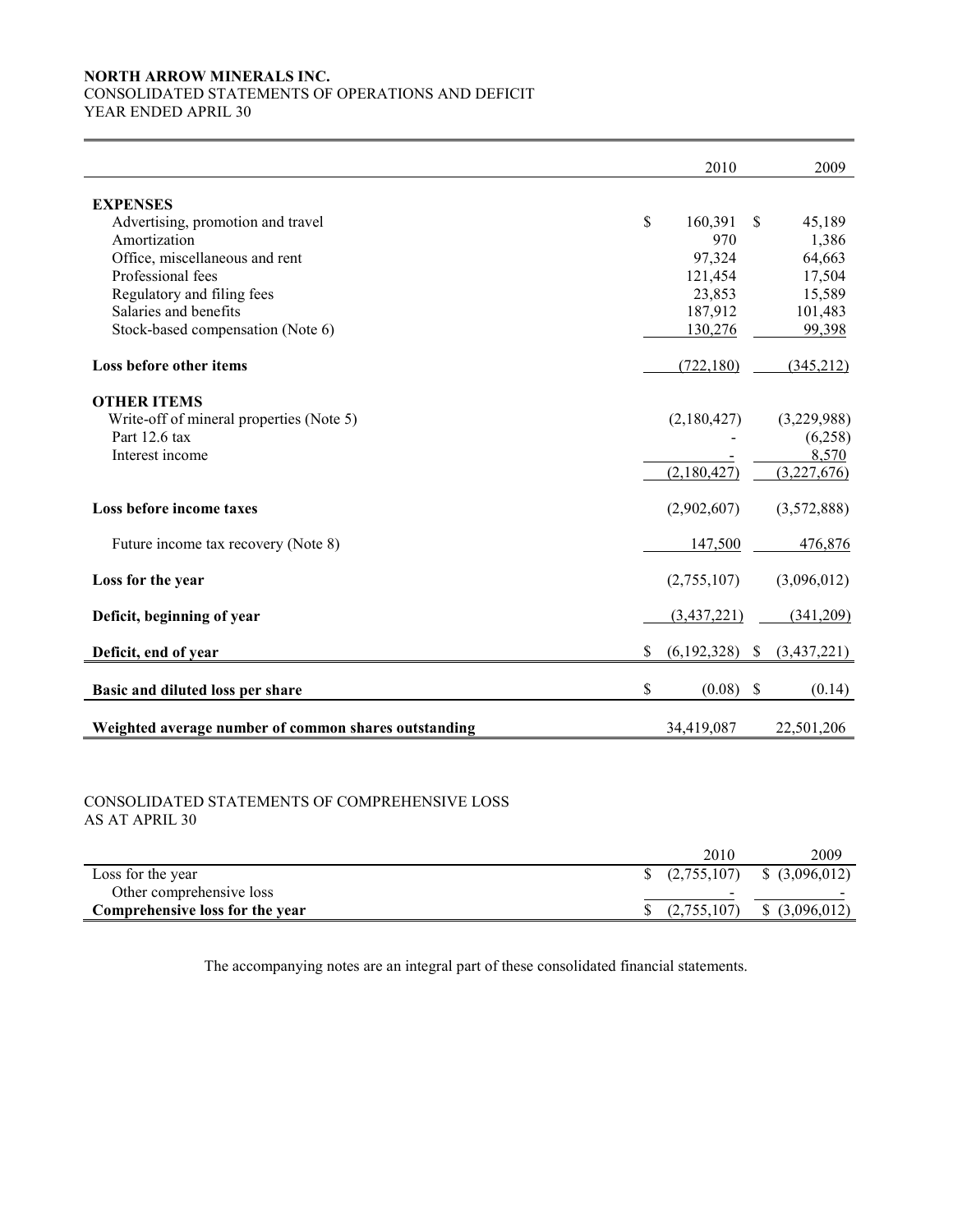# NORTH ARROW MINERALS INC. CONSOLIDATED STATEMENTS OF CASH FLOWS

YEAR ENDED APRIL 30

|                                                                 |               | 2010        | 2009          |
|-----------------------------------------------------------------|---------------|-------------|---------------|
| <b>CASH FLOWS FROM OPERATING ACTIVITIES</b>                     |               |             |               |
| Loss for the year                                               | S.            | (2,755,107) | \$(3,096,012) |
| Items not involving cash:                                       |               |             |               |
| Amortization                                                    |               | 970         | 1,386         |
| Stock-based compensation                                        |               | 130,276     | 99,398        |
| Future income tax recovery                                      |               | (147,500)   | (476, 876)    |
| Write-off of mineral properties                                 |               | 2,180,427   | 3,229,988     |
| Changes in non-cash working capital items:                      |               |             |               |
| Decrease in receivables                                         |               | 1,273       | 57,631        |
| Decrease (increase) in prepaid expenses                         |               | 20,262      | (16,906)      |
| Increase (decrease) in accounts payable and accrued liabilities |               | 23,059      | (35,095)      |
| Increase (decrease) in due to related parties                   |               | 18,746      | (36,299)      |
| Net cash used in operating activities                           |               | (527, 594)  | (272, 785)    |
| <b>CASH FLOWS FROM FINANCING ACTIVITIES</b>                     |               |             |               |
| Proceeds from issuance of capital stock                         |               | 2,836,498   | 200,000       |
| Share issue costs                                               |               | (61, 035)   |               |
| Proceeds from promissory notes (Note 7)                         |               | 200,000     |               |
| Repayment of promissory notes                                   |               | (200,000)   |               |
| Net cash provided by financing activities                       |               | 2,775,463   | 200,000       |
| <b>CASH FLOWS FROM INVESTING ACTIVITIES</b>                     |               |             |               |
| Expenditures on mineral properties, net                         |               | (1,322,231) | (1,992,526)   |
| Net cash used in investing activities                           |               | (1,322,231) | (1,992,526)   |
| Change in cash during the year                                  |               | 925,638     | (2,065,311)   |
| Cash, beginning of year                                         |               | 200,486     | 2,265,797     |
| Cash, end of year                                               | \$            | 1,126,124   | \$<br>200,486 |
|                                                                 | $\mathsf{\$}$ |             | \$            |
| Cash paid during the year for interest                          |               |             |               |
| Cash paid during the year for income taxes                      | \$            |             | \$            |

Supplemental disclosure with respect to cash flows (Note 9)

The accompanying notes are an integral part of these consolidated financial statements.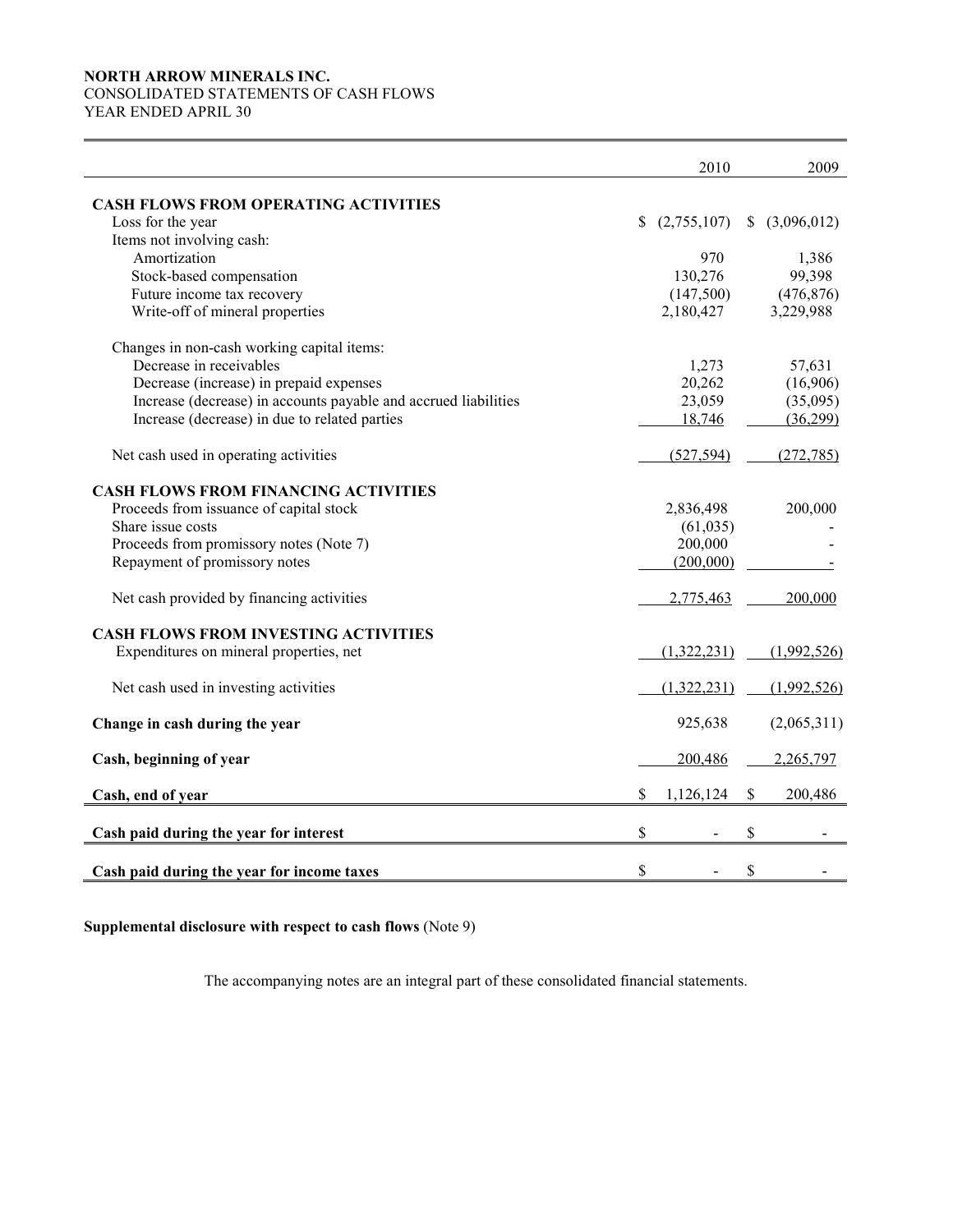### 1. NATURE AND CONTINUANCE OF OPERATIONS

 $\overline{a}$ 

North Arow Minerals Inc. (the "Company") was incorporated on February 27, 2007 and is in the business of mineral property exploration. To date, the Company has not generated significant revenues from operations and is considered to be in the exploration stage.

The Company is in the process of exploring its mineral properties and has not yet determined whether these properties contain reserves that are economically recoverable. The recoverability of the amounts shown for mineral properties and related deferred costs is dependent upon the existence of economically recoverable reserves, the ability of the Company to obtain the financing necessary to complete the development of its mineral properties and upon future profitable production.

 These consolidated financial statements have been prepared in accordance with Canadian generally accepted accounting principles ("GAAP") with the assumption that the Company will be able to realize its assets and discharge its liabilities in the normal course of business rather than through a process of forced liquidation. The Company has a history of losses and no current source of revenue. Continued operations of the Company are dependent on the Company's ability to complete equity financings or generate profitable operations in the future. The consolidated financial statements do not include any adjustments relating to the recoverability and classification of recorded asset amounts and classification of liabilities that might be necessary should the Company be unable to continue in existence.

|                 | <b>April 30, 2010</b>                               | April 30, 2009            |
|-----------------|-----------------------------------------------------|---------------------------|
| Deficit         | $\frac{1}{2}$ (6,192,328) $\frac{1}{2}$ (3,437,221) |                           |
| Working capital |                                                     | <b>961.322</b> \$ 144.200 |

### 2. SIGNIFICANT ACCOUNTING POLICIES

#### Changes in accounting policies

Effective May 1, 2009, the Company adopted the following new accounting policies of the Canadian Institute of Chartered Accountants ("CICA") Handbook:

#### Goodwill and intangible assets

The Company adopted the CICA recommendations pertaining to goodwill and intangible assets (Section 3064), which establishes revised standards for the recognition, measurement, presentation and disclosure of goodwill and intangible assets. The new standard also provides guidance for the treatment of pre-production and start-up costs and requires that these costs be expensed as incurred. The adoption of this section did not have a significant impact on the Company's consolidated financial statements.

### Amendment to Financial Instruments – Disclosures

In June 2009, the CICA amended Section 3862, "Financial Instruments – Disclosures" to require enhanced disclosure about the fair value assessments of the financial instruments. The new disclosures are based on a fair value hierarchy that categorizes financial instruments measured at fair value at one of three levels according to the reliability of the inputs used to estimate the fair values. The fair value of assets and liabilities included in level 1 are determined by reference to quoted prices in active markets for identical assets and liabilities. Assets and liabilities in level 2 are valued using inputs other than quoted prices for which all significant inputs are based on observable market data. Level 3 valuations are based on inputs that are not based on observable market data. The adoption of this revised section did not result in a material impact on the Company's consolidated financial statements.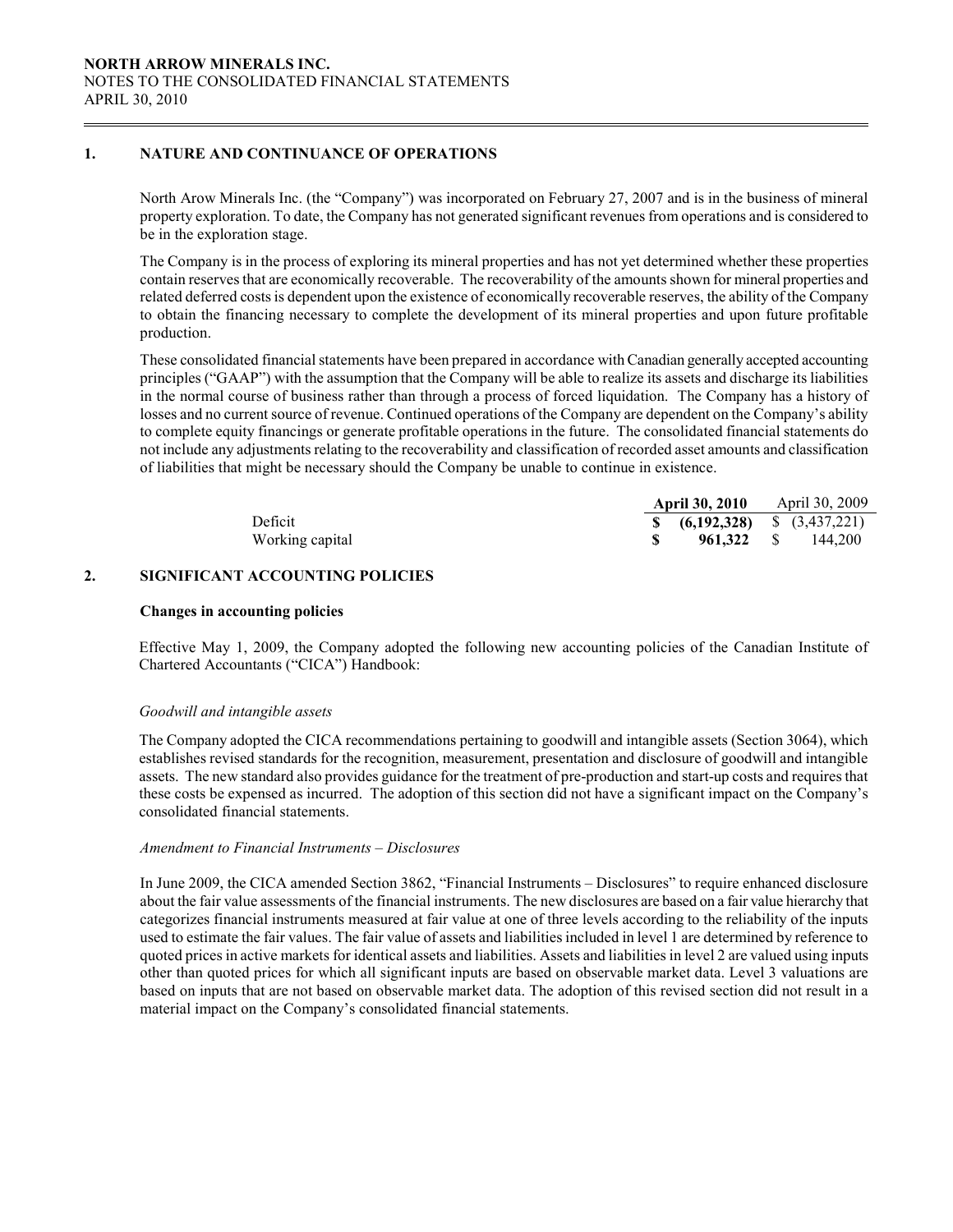### 2. SIGNIFICANT ACCOUNTING POLICIES (CONT'D…)

#### Basis of consolidation

 $\overline{a}$ 

 These consolidated financial statements include the accounts of the Company and its wholly owned US subsidiary Carolina Lithium Inc. ("Carolina Lithium"). All inter-company balances and transactions have been eliminated upon consolidation.

#### Use of estimates

The preparation of consolidated financial statements in accordance with Canadian generally accepted accounting principles requires management to make estimates and assumptions that affect the reported amount of assets and liabilities and the disclosure of contingent assets and liabilities at the date of the consolidated financial statements and the reported amount of revenues and expenses during the year. Significant areas where management applies judgment include the assessment of possible impairment of the carrying value of assets, decisions as to when exploration and development costs should be capitalized or expensed, determination of the rate at which amortization is charged to operations, valuation allowances applied against future tax assets, and factors affecting valuations of stock-based compensation. The Company regularly reviews its estimates and assumptions, however, actual results could differ from these estimates and these differences could be material.

#### Equipment

 Equipment is recorded at cost less accumulated amortization. Amortization is provided for annually at the following rates:

Computer equipment 30% declining balance

#### Mineral properties

 All costs related to the acquisition, exploration and development of mineral properties are capitalized by property. If economically recoverable ore reserves are developed, capitalized costs of the related property are reclassified as mining assets and amortized using the unit of production method. When a property is abandoned, all related costs are written off to operations. If, after management review, it is determined that the carrying amount of a mineral property is impaired, that property is written down to its estimated net realizable value. A mineral property is reviewed for impairment whenever events or changes in circumstances indicate that its carrying amount may not be recoverable.

 The amounts shown for mineral properties do not necessarily represent present or future values. Their recoverability is dependent upon the discovery of economically recoverable reserves, the ability of the Company to obtain the necessary financing to complete the development and future profitable production or proceeds from the disposition thereof.

#### Asset retirement obligations

The Company recognizes the fair value of a liability for an asset retirement obligation in the year in which it is incurred when a reasonable estimate of fair value can be made. The carrying amount of the related long-lived asset is increased by the same amount as the liability.

Changes in the liability for an asset retirement obligation due to the passage of time will be measured by applying an interest method of allocation. The amount will be recognized as an increase in the liability and an accretion expense in the statement of operations. Changes resulting from revisions to the timing or the amount of the original estimate of undiscounted cash flows are recognized as an increase or a decrease to the carrying amount of the liability and the related long-lived asset. The Company does not have any asset retirement obligations.

#### Foreign currency translation

The Company's subsidiary is an integrated foreign operation and is translated into Canadian dollars using the temporal method. Monetary items are translated at the exchange rate in effect at the balance sheet date; non-monetary items are translated at historical exchange rates. Income and expense items are translated at rates approximating those in effect on the date of transactions. Translation gains and losses are included in the results of operations for the year.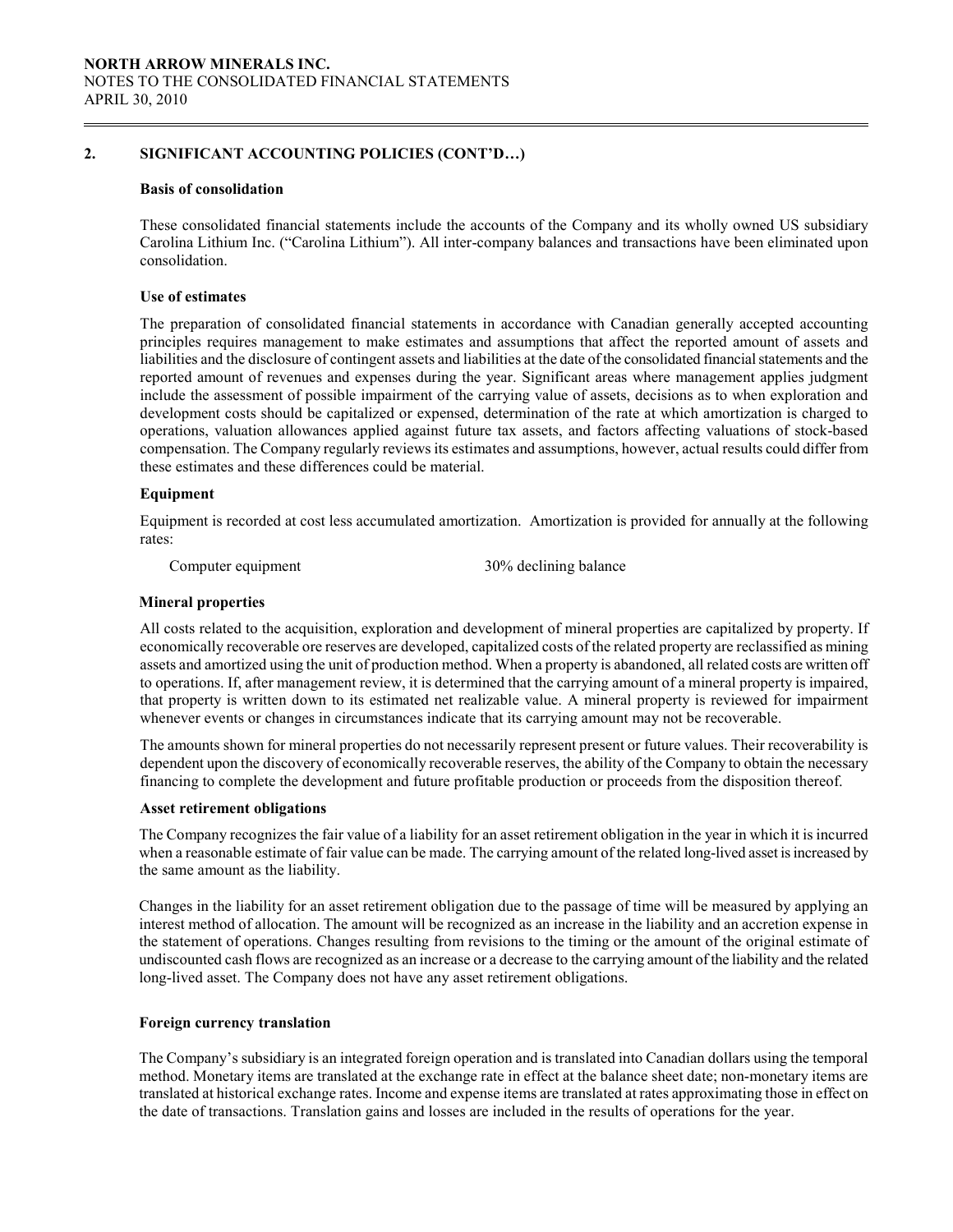### 2. SIGNIFICANT ACCOUNTING POLICIES (CONT'D…)

### Loss per share

 Basic loss per share is computed by dividing income available to common shareholders by the weighted average number of common shares outstanding during the year. The computation of diluted earnings (loss) per share assumes the conversion, exercise or contingent issuance of securities only when such conversion, exercise or issuance would have a dilutive effect on loss per share. Since the Company has losses, the exercise of outstanding stock options and warrants has not been included in this calculation as it would be anti-dilutive.

### Stock-based compensation

 The Company uses the fair value method for stock-based compensation whereby all awards to employees and nonemployees will be recorded at fair value on the date of the grant and expensed over the period of vesting. The Company uses the Black-Scholes option-pricing model to estimate the fair value of each stock option at the date of grant. Any consideration paid by the option holders to purchase shares is credited to capital stock.

### Financial instruments – recognition and measurement

The Company classifies all financial instruments as held-for-trading, available-for-sale, held-to-maturity, loans and receivables or other financial liabilities. Financial instruments are required to be measured at fair value on initial recognition. Measurement in subsequent periods depends on the financial instruments classification. Held-for trading instruments are measured at fair value with unrealized gains and losses recognized in results of operations. Available-forsale instruments are measured at fair value with unrealized gains and losses recognized in other comprehensive income. Instruments held-to-maturity, loans and receivables and other financial liabilities are measured at amortized cost.

The Company has classified its cash as held-for-trading and receivables as loans and receivables. Accounts payable and accrued liabilities and due from related parties are classified as other financial liabilities.

### Financial instruments – disclosures and presentation

Section 3862, Financial Instruments – Disclosures requires entities to provide disclosures in their financial statements that enable users to evaluate (a) the significance of financial instruments for the entity's financial position and performance; and (b) the nature and extent of risks arising from financial instruments to which the entity is exposed during the period and at the balance sheet date, and how the entity manages those risks (see Note 3).

Section 3863, Financial Instruments – Presentation is to enhance financial statement users' understanding of the significance of financial instruments to an entity's financial position, performance and cash flows. This section establishes standards for presentation of financial instruments and nonfinancial derivatives. It deals with the classification of financial instruments, from the perspective of the issuer, between liabilities and equity, the classification of related interest, dividends, losses and gains, and the circumstances in which financial assets and financial liabilities are offset.

#### Income taxes

 Future income taxes are recorded using the asset and liability method whereby future tax assets and liabilities are recognized for the future tax consequences attributable to differences between the consolidated financial statement carrying amounts of existing assets and liabilities and their respective tax bases. Future tax assets and liabilities are measured using the enacted or substantively enacted tax rates expected to apply when the asset is realized or the liability settled. The effect on future tax assets and liabilities of a change in tax rates is recognized in income in the year that substantive enactment or enactment occurs. To the extent that the Company does not consider it more likely than not that a future tax asset will be recovered, it provides a valuation allowance against the excess.

#### Flow-through shares

Canadian tax legislation permits a company to issue flow-through shares whereby the deduction for tax purposes relating to qualified resource expenditures is claimed by the investors rather than the Company. The Company records a future income tax liability and a reduction in capital stock for the estimated tax benefit transferred to shareholders.

When flow-through expenditures are renounced, a portion of future income tax assets not recognized in previous years, due to the recording of a valuation allowance, will be applied against the future income tax liability and recognized as a recovery of future income taxes in the statement of operations.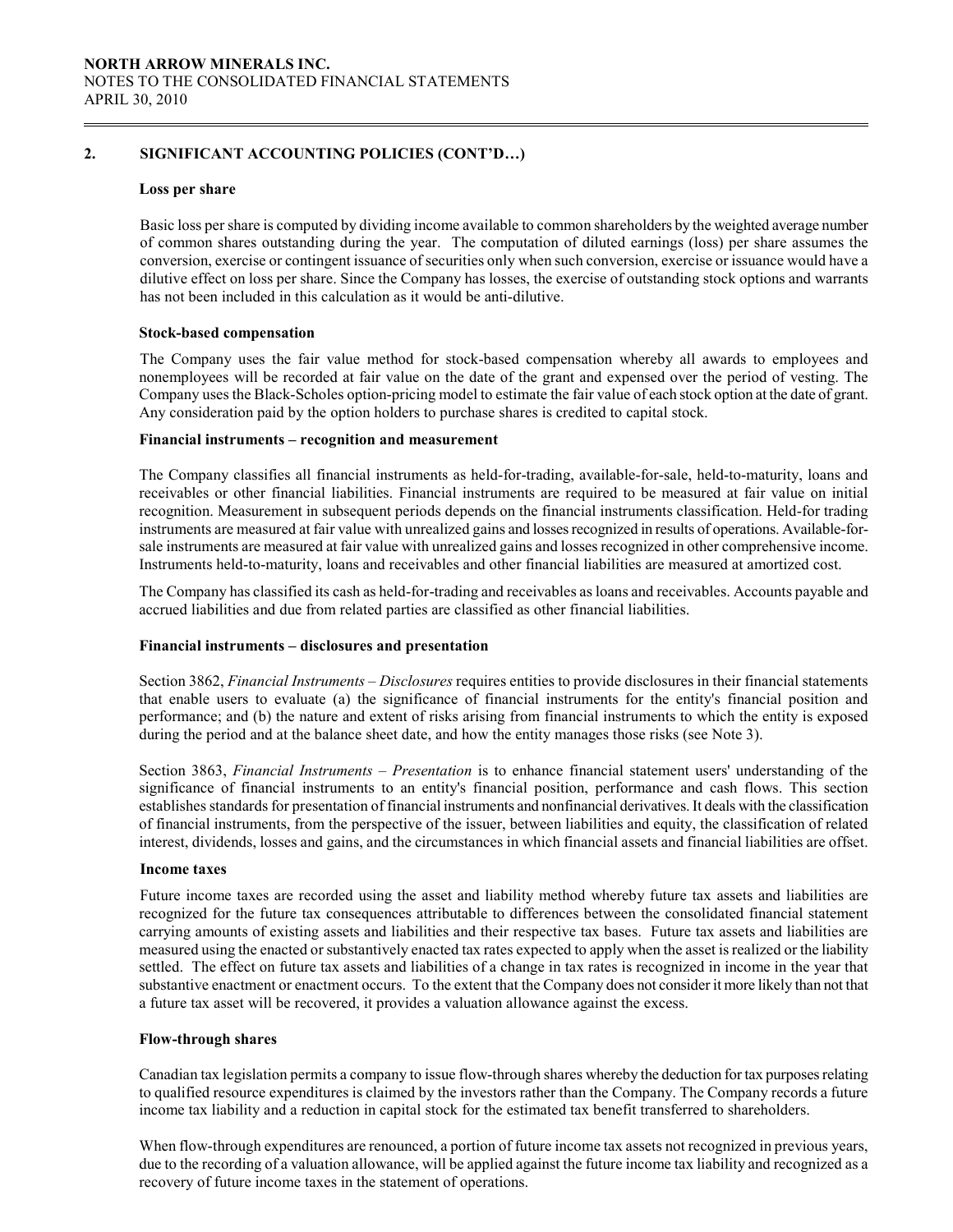### 2. SIGNIFICANT ACCOUNTING POLICIES (CONT'D…)

#### Comprehensive income

Comprehensive income is defined as the change in equity (net assets) from transactions and other events from non-owner sources. Other comprehensive income is defined as revenues, expenses, gains and losses that, in accordance with primary sources of GAAP, are recognized in comprehensive income, but excluded from net income. This would include holding gains and losses from financial instruments classified as available-for-sale.

### Comparative figures

Certain comparative figures have been reclassified to conform to the current year's presentation.

### Recent Accounting Pronouncements

#### Business combinations

In January 2009, the CICA issued the new handbook Section 1582 - Business Combinations ("Section 1582"), 1601 – Consolidated Financial Statements ("Section 1601") and 1602 – Non-controlling Interests ("Section 1602") which replaces CICA Handbook Section 1581 – Business Combinations and 1600 – Consolidated Financial Statements. Section 1582 establishes standards for the accounting for business combinations that is equivalent to the business combination accounting standard under International Financial Reporting Standards ("IFRS"). Section 1582 is applicable for the Company's business combinations with acquisition dates on or after February 1, 2011. Early adoption of this Section is permitted. Section 1601 together with Section 1602 establishes standards for the preparation of consolidated financial statements. Section 1601 is applicable for the Company's interim and annual consolidated financial statements for its fiscal year beginning February 1, 2011. Early adoption of this Section is permitted. If the Company chooses to early adopt any one of these Sections, the other two sections must also be adopted at the same time.

### International financial reporting standards

The Canadian Accounting Standards Board recently confirmed that IFRS will replace Canadian standards and interpretations on January 1, 2011. The process of changing from current Canadian GAAP to IFRS will be a significant undertaking that may materially affect reported financial position and results of operations, and also affect certain business functions. The Company will be required to prepare fully IFRS compliant financial statements for the year ended April 30, 2012, with the first interim financial statements prepared under IFRS for the three-month period ended July 31, 2011.

The Company's conversion plan consists of four phases: scoping and planning, detailed assessment, implementation and post implementation. The Company has completed the scoping and planning stage and is now in the detailed assessment stage. The Company has not commenced the implementation and the post implementation stages. While the Company has begun the detailed assessment process, the financial reporting impact of the transition to IFRS cannot be reasonably estimated at this time. IFRS education and reports to the Audit Committee commenced in calendar 2009 and continues to be ongoing.

### 3. FINANCIAL INSTRUMENTS

The Company's financial instruments consist of cash, receivables, accounts payable and accrued liabilities and amounts due to related parties. The carrying value of receivables, accounts payable and accrued liabilities and amounts due to related parties approximates their fair values due to their immediate or short-term maturity. Cash is measured at fair value using a level 1 fair value measurement.

 The Company is exposed to a variety of financial risks by virtue of its activities, including credit risk, interest rate risk, liquidity risk, equity risk and foreign currency risk. The Company's objective with respect to risk management is to minimize potential adverse effects on the Company's financial performance. The Board of Directors provides direction and guidance to management with respect to risk management. Management is responsible for establishing controls and procedures to ensure that financial risks are mitigated to acceptable levels.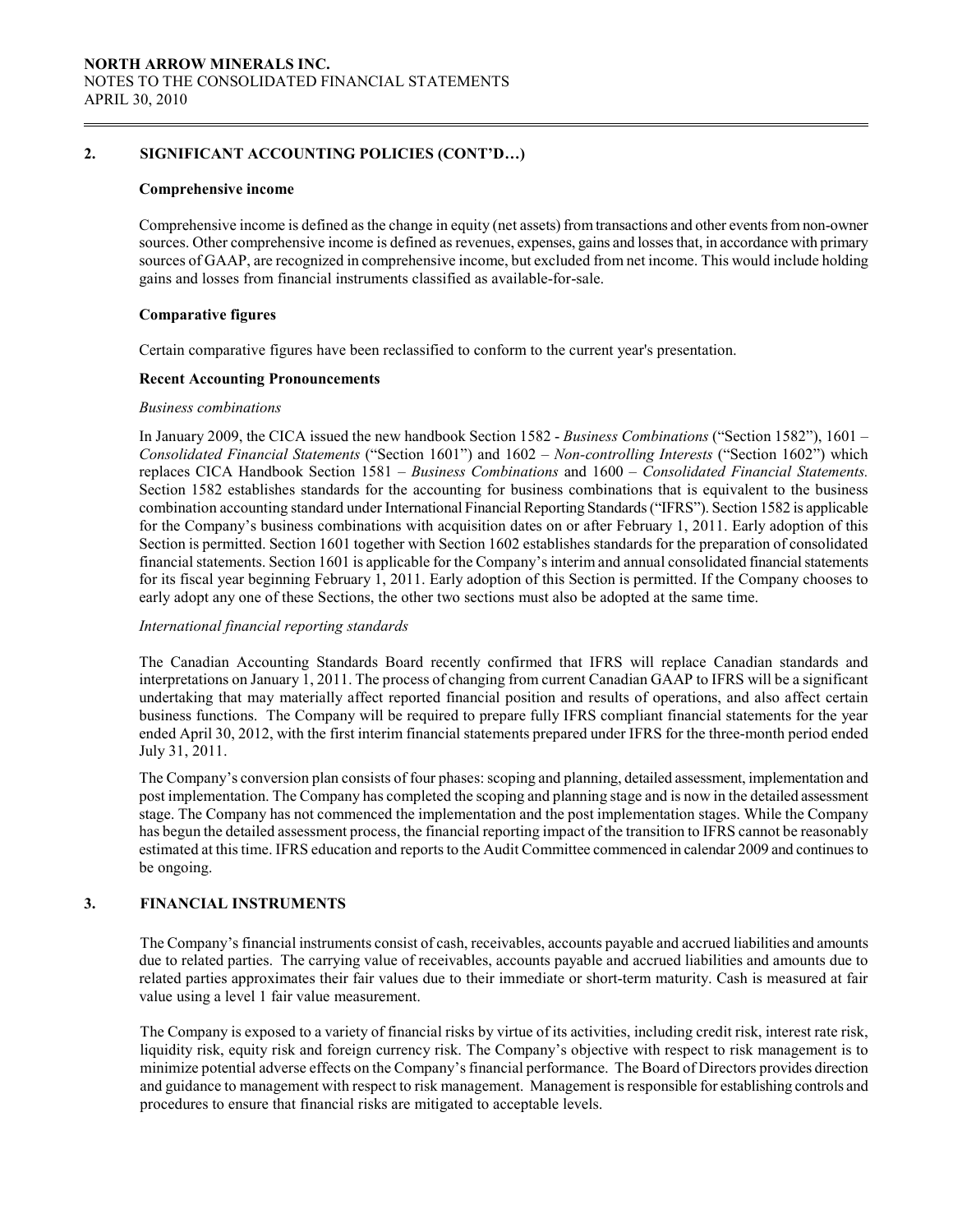### 3. FINANCIAL INSTRUMENTS (CONT'D…)

### Foreign Currency Risk

 The Company has some exposure to foreign currency risk with its acquisition of mineral properties in the United States however; the majority of its assets (87%) and liabilities (80%) are denominated in Canadian dollars. The Company's exploration activities and ongoing land tenure expense in the United States make it subject to foreign currency fluctuations, which may affect the Company's financial position, and cash flows. The Company is affected by changes in exchange rates between the Canadian Dollar and the US dollar. The Company does not presently invest in foreign currency contracts to mitigate this risk. It is management's opinion that the Company is not exposed to significant foreign currency risk arising from these financial instruments.

### Credit risk

Credit risk is the risk of financial loss to the Company if a counter-party to a financial instrument fails to meet its contractual obligations. The Company's cash is held in high quality financial institutions. The Company's receivables consist primarily of sales tax receivables due from the federal government. The maximum exposure to credit risk at the reporting date is the carrying value of the Company's receivables and cash.

#### Interest rate risk

Interest rate risk is the risk that the fair value or future cash flows of a financial instrument will fluctuate because of changes in market interest rates. Financial assets and liabilities with variable interest rates expose the Company to interest rate risk with respect to its cash flow. It is management's opinion that the Company is not exposed to significant interest rate risk arising from these financial instruments.

### Equity market risk

The Company is exposed to equity price risk arising from its dependence on equity financings for working capital.

### Liquidity risk

Liquidity risk is the risk that the Company will not be able to meet its obligations as they become due. The Company's ability to continue as a going concern is dependent on management's ability to raise the funds required through future equity financings, asset sales or exploration option agreements, or a combination thereof. The Company has no regular cash flow from its operating activities. The Company manages its liquidity risk by forecasting cash flow requirements for its planned exploration and corporate activities and anticipating investing and financing activities. Management and the Board of Directors are actively involved in the review, planning and approval of annual budgets and significant expenditures and commitments. Failure to realize additional funding, as required, could result in the delay or indefinite postponement of further exploration and development of the Company's properties.

### 4. EQUIPMENT

|                       | As at April 30, 2010 |       |                             |    |                          |   | As at April 30, 2009 |                             |    |                   |
|-----------------------|----------------------|-------|-----------------------------|----|--------------------------|---|----------------------|-----------------------------|----|-------------------|
|                       |                      | Cost  | Accumulated<br>Amortization |    | <b>Net Book</b><br>Value |   | Cost                 | Accumulated<br>Amortization |    | Net Book<br>Value |
| Computer<br>equipment |                      | 6.474 | 4,210                       |    | 2,264                    |   | 6.474                | 3,240                       |    | 3,234             |
|                       | S                    | 6.474 | 4,210                       | -S | 2,264                    | S | 6.474                | 3,240                       | -S | 3,234             |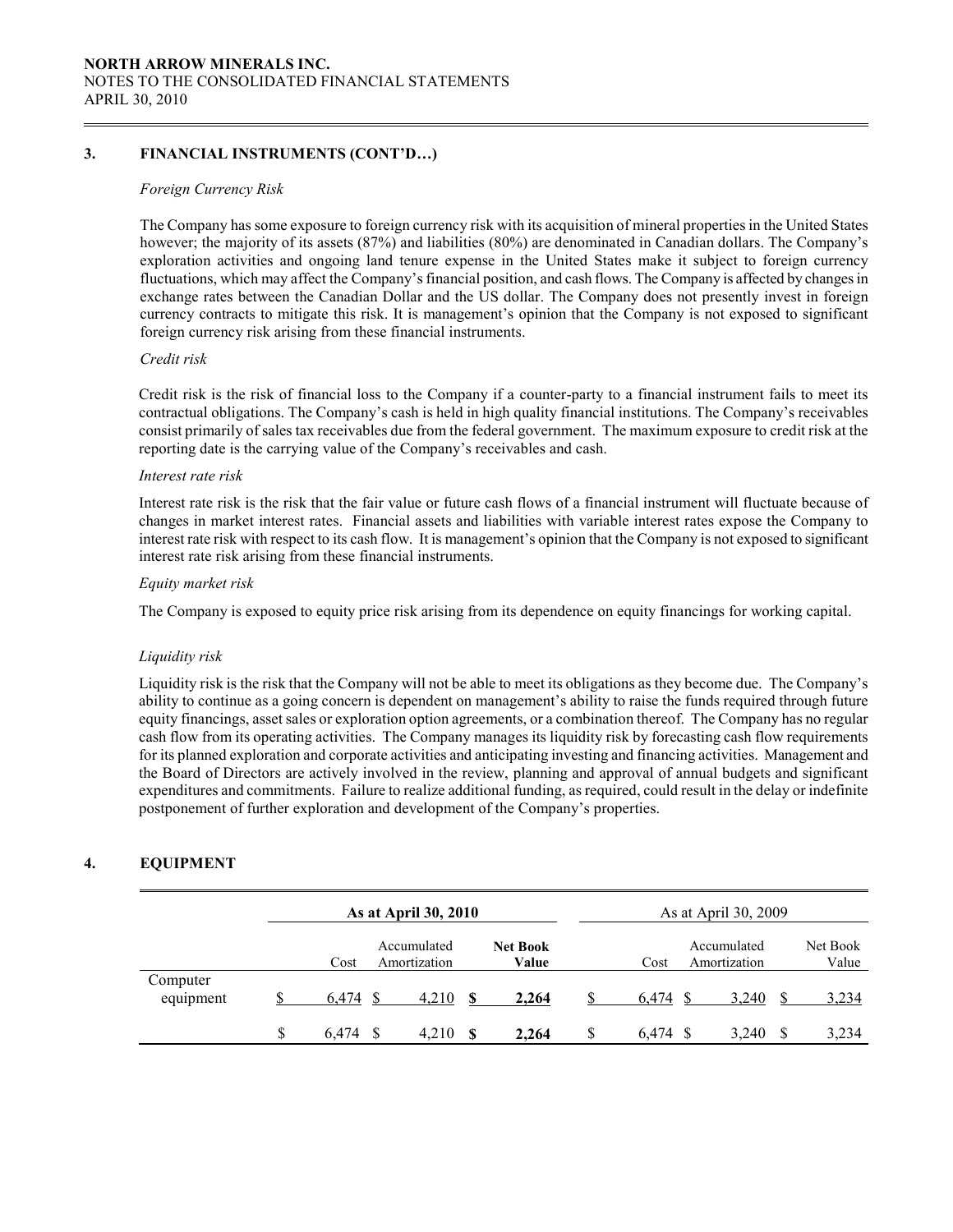### NORTH ARROW MINERALS INC. NOTES TO THE CONSOLIDATED FINANCIAL STATEMENTS APRIL 30, 2010

## 5. MINERAL PROPERTIES

 $\overline{a}$ 

|                                                 |                 | Expended        |    | Write-off of |                       |
|-------------------------------------------------|-----------------|-----------------|----|--------------|-----------------------|
|                                                 |                 | During          |    | Costs and    |                       |
|                                                 | April 30, 2009  | The Year        |    | Recoveries   | <b>April 30, 2010</b> |
| Gold and Base Metal Properties, NWT and Nunavut |                 |                 |    |              |                       |
| <b>Exploration costs</b>                        | \$<br>893,065   | \$<br>15,157    | \$ | (876, 699)   | \$<br>31,523          |
| Acquisition costs                               | 595,889         | 39,052          |    | (281,959)    | 352,982               |
| Geological and assays                           | 263,650         |                 |    | (262, 201)   | 1,449                 |
| Office and salaries                             | 775,883         | 4,633           |    | (759, 568)   | 20,948                |
|                                                 | 2,528,487       | 58,842          |    | (2,180,427)  | 406,902               |
| Lithium Properties, NWT and Nunavut             |                 |                 |    |              |                       |
| <b>Exploration costs</b>                        | 139,159         | 563,610         |    |              | 702,769               |
| Acquisition costs                               | 21,134          | 50,754          |    |              | 71,888                |
| Geological and assays                           | 3,197           | 15,712          |    |              | 18,909                |
| Office and salaries                             | 26,745          | 35,657          |    |              | 62,402                |
|                                                 | 190,235         | 665,733         |    |              | 855,968               |
| Lithium Properties, USA                         |                 |                 |    |              |                       |
| <b>Exploration costs</b>                        | 4,454           | 332,446         |    |              | 336,900               |
| Acquisition costs                               |                 | 212,505         |    |              | 212,505               |
| Geological and assays                           |                 | 13,015          |    |              | 13,015                |
| Office and salaries                             | 371             | 93,852          |    |              | 94,223                |
|                                                 | 4,825           | 651,818         |    |              | 656,643               |
| Diamond Properties, NWT and Nunavut             |                 |                 |    |              |                       |
| <b>Exploration</b> costs                        | 33,767          | 5,471           |    |              | 39,238                |
| Acquisition costs                               | 21,274          | 600             |    | (7, 548)     | 14,326                |
| Geological and assays                           | 146,436         | 492             |    |              | 146,928               |
| Office and salaries                             | 78,397          | 9,249           |    |              | 87,646                |
|                                                 | 279,874         | 15,812          |    | (7, 548)     | 288,138               |
| <b>TOTAL</b>                                    | \$<br>3,003,421 | \$<br>1,392,205 | S  | (2,187,975)  | \$<br>2,207,651       |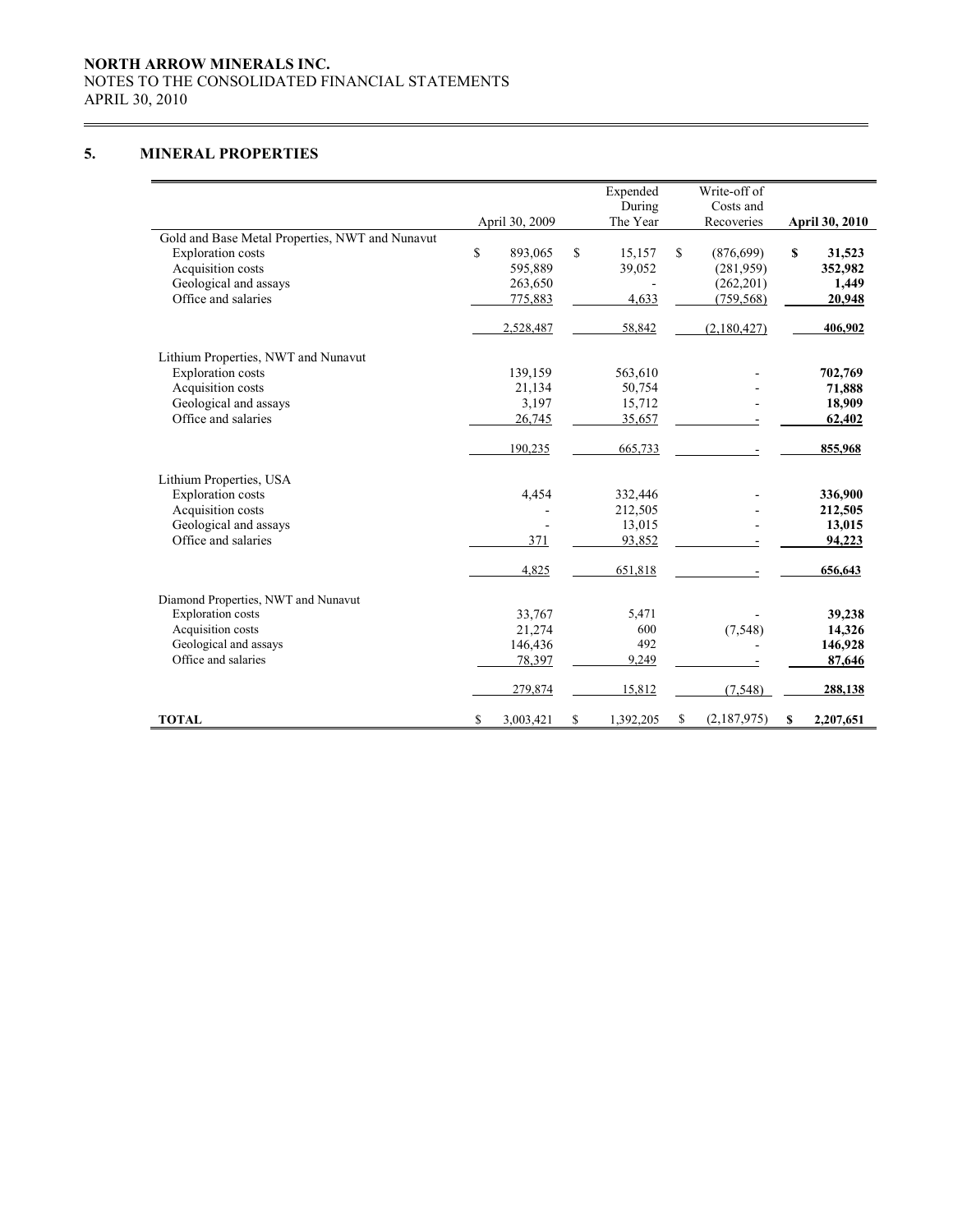### NORTH ARROW MINERALS INC. NOTES TO THE CONSOLIDATED FINANCIAL STATEMENTS APRIL 30, 2010

### 5. MINERAL PROPERTIES (CONT'D…)

 $\overline{a}$ 

|                                                 |                 | Expended        | Write-offs        |                 |
|-------------------------------------------------|-----------------|-----------------|-------------------|-----------------|
|                                                 |                 | During          | During The        |                 |
|                                                 | April 30, 2008  | The Year        | Year              | April 30, 2009  |
| Gold and Base Metal Properties, NWT and Nunavut |                 |                 |                   |                 |
| <b>Exploration</b> costs                        | \$<br>1,729,468 | \$<br>1,289,033 | \$<br>(2,125,436) | \$<br>893,065   |
| Acquisition costs                               | 1,057,348       | (9.960)         | (451, 498)        | 595,890         |
| Geological and assays                           | 264,385         | 17,813          | (18, 548)         | 263,650         |
| Office and salaries                             | 788,640         | 62,721          | (75, 479)         | 775,882         |
|                                                 | 3,839,841       | 1,359,607       | (2,670,961)       | 2,528,487       |
| Lithium Properties, NWT and Nunavut             |                 |                 |                   |                 |
| <b>Exploration</b> costs                        |                 | 139,159         |                   | 139,159         |
| Acquisition costs                               |                 | 21,134          |                   | 21,134          |
| Geological and assays                           |                 | 3,197           |                   | 3,197           |
| Office and salaries                             |                 | 26,745          |                   | 26,745          |
|                                                 |                 | 190,235         |                   | 190,235         |
| Lithium Properties, USA                         |                 |                 |                   |                 |
| <b>Exploration</b> costs                        |                 | 4,454           |                   | 4,454           |
| Acquisition costs                               |                 |                 |                   |                 |
| Geological and assays                           |                 |                 |                   |                 |
| Office and salaries                             |                 | 371             |                   | 371             |
|                                                 |                 | 4,825           |                   | 4,825           |
| Diamond Properties, NWT and Nunavut             |                 |                 |                   |                 |
| <b>Exploration</b> costs                        | 5,054           | 28,817          | (104)             | 33,767          |
| Acquisition costs                               | 344,577         | 1,100           | (324, 403)        | 21,274          |
| Geological and assays                           | 205,293         | 13,409          | (72,266)          | 146,436         |
| Office and salaries                             | 238,979         | 1,672           | (162, 254)        | 78,397          |
|                                                 | 793,903         | 44,998          | (559, 027)        | 279,874         |
| <b>TOTAL</b>                                    | \$<br>4,633,744 | \$<br>1,599,665 | \$<br>(3,229,988) | \$<br>3,003,421 |

Title to mineral properties involves certain inherent risks due to the difficulties of determining the validity of certain claims as well as the potential for problems arising from the frequently ambiguous conveyancing history characteristic of many mineral properties. The Company has investigated title to all of its mineral properties and, to the best of its knowledge, title to all of its properties is in good standing.

### Gold and Base Metal Properties, Northwest Territories and Nunavut

In addition to the properties described below, the Company maintains interests in various other gold and base metal properties in the Northwest Territories and Nunavut.

### Nunavut Tunngavik Incorporated ("NTI") Properties, Nunavut

The Company has a 100% interest in the Nunavut Tunngavik Incorporated ("NTI") properties located in the West Kitikmeot region of Nunavut. If a feasibility study is completed on any area within the NTI properties, NTI has the option of taking either a 20% participating interest or a 7.5% net profits royalty in the specific area subject to study. The Company wrote-off \$68,845 relating to certain property segments during the year ended April 30, 2010, since no exploration programs of significance are planned for the foreseeable future on these segments.

The Company continues to maintain an interest in the Anialik property, however, as no exploration programs of significance are planned for the foreseeable future, the Company wrote-off \$2,078,588 for the year ended April 30, 2010.

The Canoe Lake property, discussed below, is comprised, in part, of a portion of the NTI properties.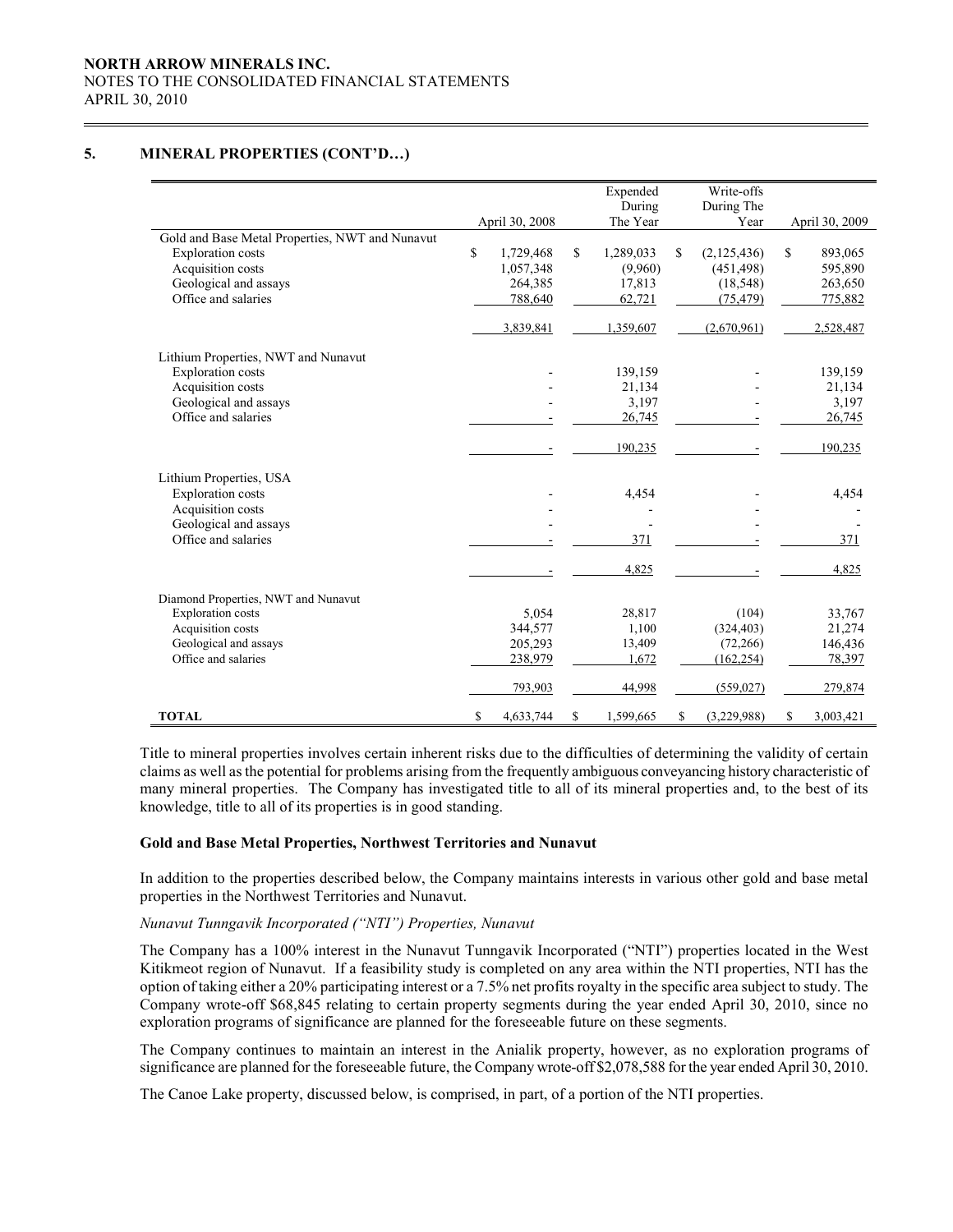### 5. MINERAL PROPERTIES (CONT'D…)

#### Gold and Base Metal Properties, Northwest Territories and Nunavut (cont'd…)

#### Silvertip Project, Nunavut

The Company entered into an agreement with Strongbow Exploration Inc. ("Strongbow") whereby it could earn a 60% interest in the Silvertip Project by spending \$5,000,000 to explore the property prior to December 31, 2011 with a firm commitment to spend \$300,000 prior to December 31, 2007 (incurred). In December 2008, the Company terminated its option to earn an interest in the Silvertip Project and wrote-off capitalized acquisition and exploration costs totaling \$15,197 (2009 - \$2,022,990) during the year ended April 30, 2010.

#### Canoe Lake Property, Nunavut

 The Company maintains, or maintains the right to earn, a 100% interest in certain mineral claims and mining leases known as the "Canoe Lake Property" in the High Lake Greenstone Belt, Nunavut. In order to earn a 100% interest in two mining leases, the Company must complete a \$490,000 cash payment to Canadian Natural Resources Ltd. ("CNR") before December 31, 2010. The agreement with CNR also provides for a 2.5% gross overriding royalty ("GOR") on diamond production and a 2.5% net smelter return royalty ("NSR") on metallic mineral production from the leases. The Company retains the option to purchase half of these royalties from CNR for \$1,500,000.

 Separate from the agreement with CNR, the Company maintains a 100% interest in a number of contiguous mineral claims. The 'BK claims' are subject to a 1% NSR on non-diamond mineral production and a 1% GOR on diamond production to a third party royalty holder (the 'BK royalty holder'). The 'Canoe claims' are subject to a 1% NSR on non-diamond mineral production and a 1% GOR on diamond production to a different third party royalty holder (the 'Canoe royalty holder'), as well as various royalties, payable to the BK royalty holder, ranging from 0.5% to 1.0%. The Company may purchase 100% of the royalties payable to the Canoe royalty holder for \$1,000,000.

The property is currently under option to Minerals and Metals Group ("MMG"), a subsidiary of the China Minmetals Non-Ferrous Metals Company Limited. Under the terms of the original and several revised agreements, MMG may earn up to a 70% interest in the Canoe Lake Project by making a cash payment to the Company of \$55,600 (received) and spending \$3,000,000 on project exploration by December 1, 2010.

#### Hay Duck Property, NWT

On May 29, 2008, the Company and Strongbow entered into an option agreement whereby the Company may earn a 100% interest in the Hay Duck property by reimbursing certain expenditures incurred to-date by Strongbow and assuming the annual option payments due under the original, underlying option agreement. The third party agreement, dated May 2007, required staged cash payments totalling \$500,000 over five years (\$17,500 previously paid by Strongbow). The third party option holder will retain a 2.5% NSR of which 1% can be purchased at anytime for \$500,000. An additional 1% of the royalty can be purchased at any time for \$2,000,000. Upon the Company incurring \$5,000,000 in exploration on the property, Strongbow may elect to back-in to 40% of the Company's interest in the property by funding the next \$5,000,000 in exploration expenditures. In certain circumstances, Strongbow has the option to elect to acquire a 1% NSR in place of exercising the back-in right. The Company may purchase one-half (0.5%) of the NSR at any time for \$500,000.

In April 2009, the terms of the third party option agreement were amended and the Company issued 50,000 common shares at a value of \$7,500 in May 2009 as partial consideration for a \$25,000 cash payment due under the terms of the agreement. The Company was required to make the remaining cash payment of \$17,500 by January 1, 2010. In January 2010, the terms of the April 2009 agreement were amended. The amended agreement postpones the due dates of three future annual cash option payments totalling \$450,000. These future option payments will be payable by the Company annually, following receipt of a land use permit which allows the Company to drill at the Hay Duck property. As partial compensation for amending the agreement, the Company issued 50,000 common shares to the property vendor in February 2010. At the date of issuance, the common shares had a fair value of \$9,750, which has been applied against the payment due January 1, 2010. The remainder of the January 2010 payment will be paid by the Company upon receipt of a land use permit for the Hay Duck property.

#### Other Properties

Mineral property write-offs of \$17,797 during the year ended April 30, 2010 (2009 - \$647,971) relate to various other properties in NWT and Nunavut, where no exploration programs of significance are planned for the foreseeable future.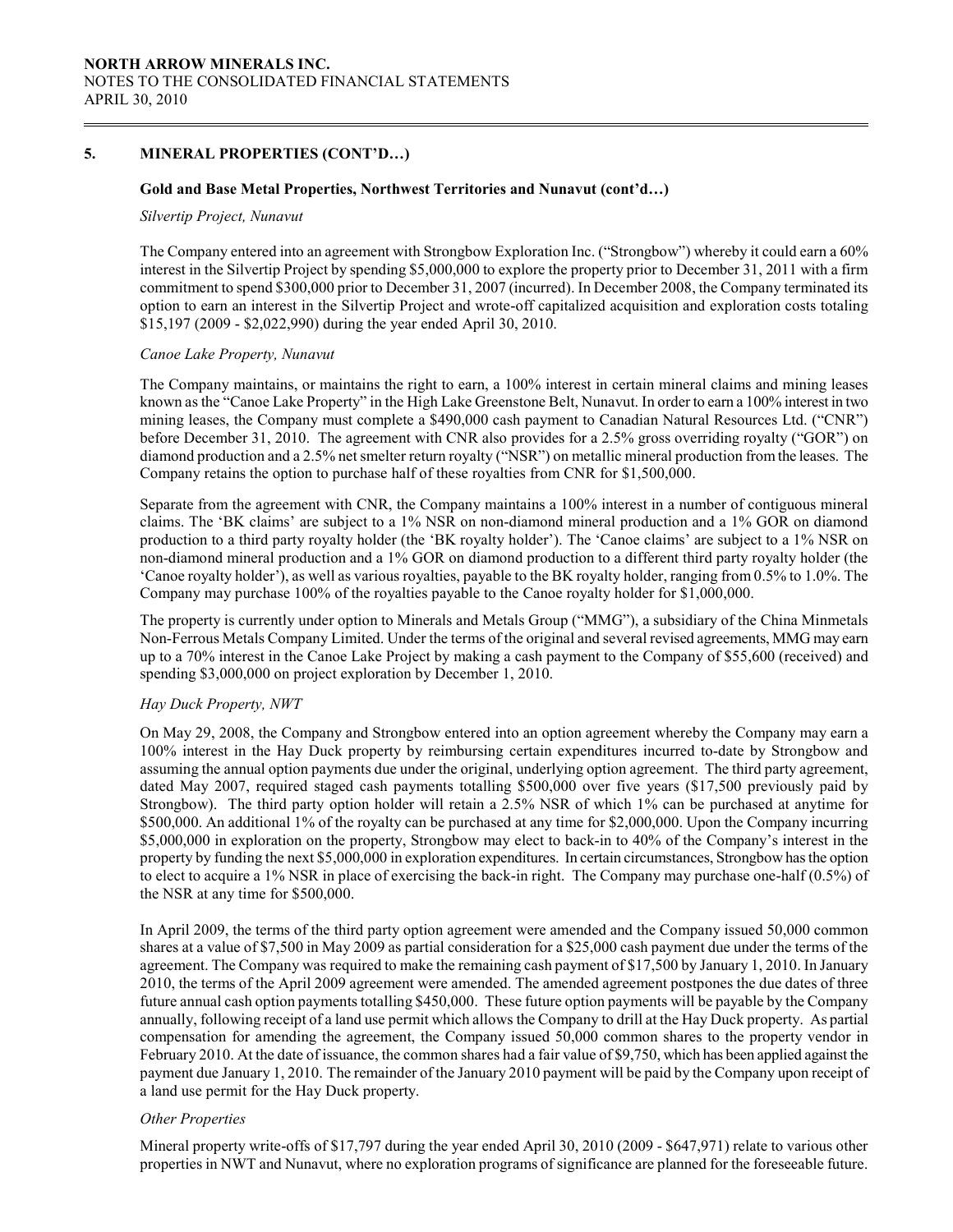### 5. MINERAL PROPERTIES (CONT'D…)

#### Lithium Properties, Northwest Territories and Nunavut

#### Phoenix Lithium Project, NWT

At various times between June 2008 and July 2009, the Company acquired, by staking, eleven claims in the Aylmer Lake area of the Northwest Territories. The claims form one contiguous block and the Company maintains a 100% interest in all the acquired claims.

The Company, along with the Attorney General of Canada, have been named as respondents in an application to the Federal Court of Canada filed by certain First Nations. The First Nations seek, among other things, the cancellation of the claim permits. The hearing took place in June 2010 and judgement is pending.

#### Torp Lake Project, Nunavut

In March 2009, the Company acquired, by staking, two claims in the Torp Lake area of Nunavut.

#### Lithium Properties, USA

#### Lithium Projects, North Carolina, USA

Between July and September 2009, the Company entered into seven option agreements with landowners in North Carolina. Under the terms of these option agreements, the Company must make cash payments upon execution (US \$84,706 paid) and various annual option payments ranging from US \$9,024 to US \$84,706 (US \$84,706 paid in 2010) between 2010 and 2018.

#### Lithium Projects, Generative

In July 2009, the Company and Strongbow entered into a generative exploration agreement which establishes an area of interest ("AOI") for the acquisition of lithium exploration properties, mineral rights or other interests (collectively, the "Rights"). Upon notice from Strongbow, the Company may exercise a back-in right to acquire an undivided 40% interest in the AOI and any Rights acquired by Strongbow within the AOI, after Strongbow incurs \$2 million in acquisition and exploration expenditures. If the Company elects to exercise the back-in right, it must spend \$2 million within thirty-six months from the date of notice, including minimum expenditures of \$500,000 within each twelve-month period.

### Diamond Properties, Northwest Territories and Nunavut

The Company has varying interests in a number of diamond properties, including the Lac de Gras and Hammer properties.

#### Lac de Gras, NWT

In February 2010, the Company entered into an agreement with a third party option holder to jointly explore its Lac de Gras diamond property. Under the terms of the agreement, the third party option holder can earn a 50% interest in the Lac de Gras diamond property by paying the full legal survey costs required to convert selected existing mineral claims to mining leases, paying the first year's rental fees for the mining leases, and conducting a review of existing geophysical magnetic data. The Company will be responsible for funding the first \$1,000,800 in exploration expenditures on the property, subsequent to which exploration of the Lac de Gras property will be carried out based upon a 50/50 joint venture.

#### Hammer, Nunavut

In October 2008, the Company and Stornoway Diamond Corporation ("Stornoway") revised a pre-existing agreement on the Bear property, Nunavut, to include an area of interest, known as the "Hammer AOI", into the agreement. As a result of this revision, the Company holds a 25% interest in the property and Stornoway holds a 75% interest. The portion of the property comprising the original Bear Property is subject to an underlying 2% NSR and 2% GOR.

Mineral property write-offs of \$559,027 during the year ended April 30, 2009 related to the Blue Lake, Daring Lake, Napaktulik and Wales Island properties.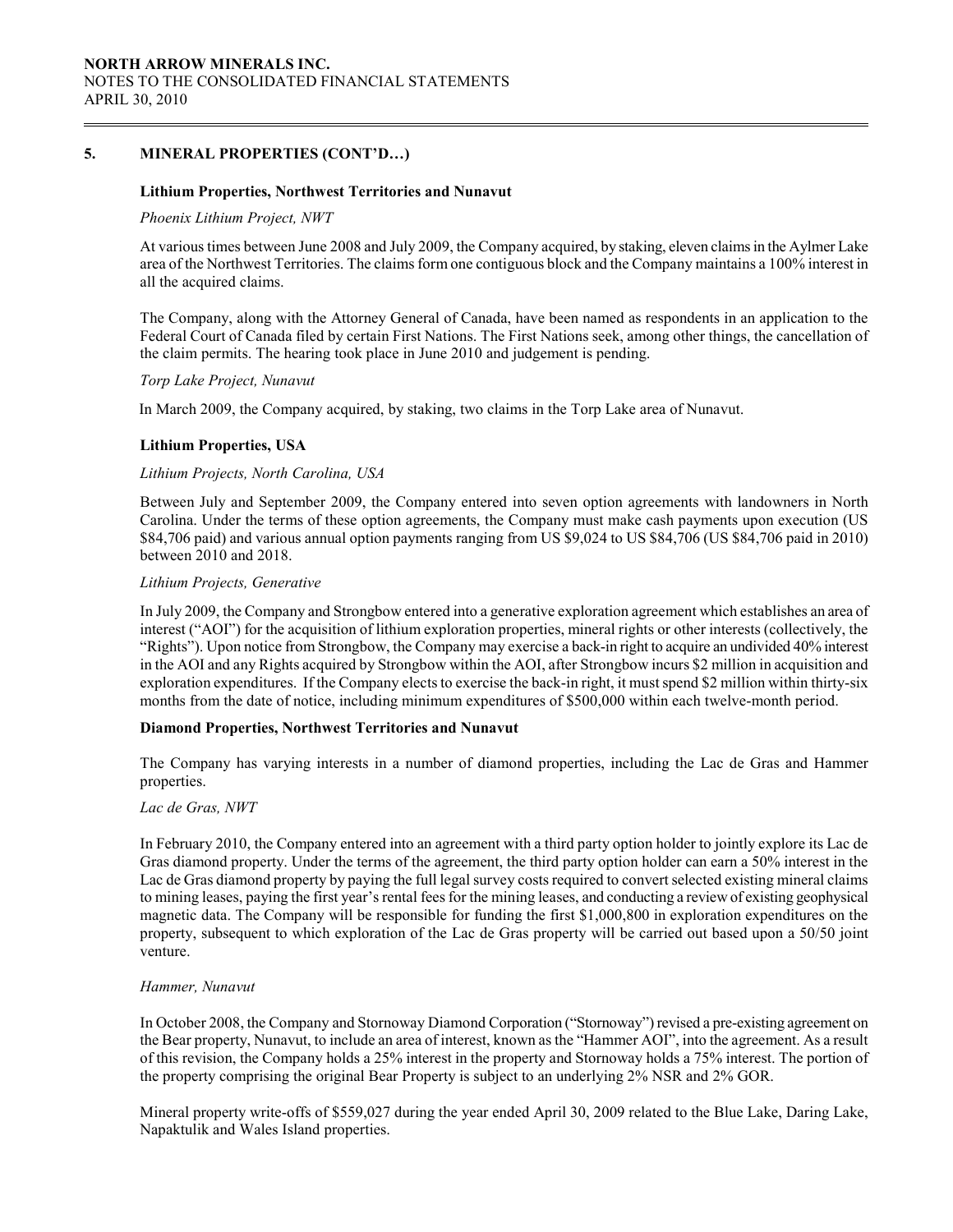### 6. CAPITAL STOCK AND CONTRIBUTED SURPLUS

|                                                                   | Number<br>of Shares |               | Amount    |    | Contributed<br>Surplus |
|-------------------------------------------------------------------|---------------------|---------------|-----------|----|------------------------|
| Authorized                                                        |                     |               |           |    |                        |
| Unlimited common shares without par value                         |                     |               |           |    |                        |
| Issued                                                            |                     |               |           |    |                        |
| As at April 30, 2008                                              | 21,810,795          | <sup>\$</sup> | 5,937,617 | S. | 351,061                |
| Private placement                                                 | 4,000,000           |               | 200,000   |    |                        |
| Stock-based compensation                                          |                     |               |           |    | 99,398                 |
| As at April 30, 2009                                              | 25,810,795          |               | 6,137,617 |    | 450,459                |
| Shares issued for mineral property                                | 100,000             |               | 17,250    |    |                        |
| Private placements                                                | 15,467,500          |               | 2,472,410 |    |                        |
| Share issue costs                                                 | 240,000             |               | (91, 975) |    | 30,940                 |
| Exercise of warrants                                              | 2,427,250           |               | 367,800   |    | (3,712)                |
| Tax benefits renounced to flow-through share subscribers (Note 8) |                     |               | (147,500) |    |                        |
| Stock-based compensation                                          |                     |               |           |    | 130,276                |
| As at April 30, 2010                                              | 44,045,545          | S             | 8,755,602 | \$ | 607,963                |

#### Share issuances

 $\overline{a}$ 

In February 2009, the Company completed a non-brokered private placement of 4,000,000 units at a price of \$0.05 per unit for gross proceeds of \$200,000. Each unit consisted of one common share and one share purchase warrant. Each warrant entitles the holder to purchase one additional common share until February 26, 2011 at a price of \$0.10 per share. The sole subscriber to the private placement was a private company controlled by a director.

In June 2009, the Company completed a non-brokered private placement of 5,000,000 flow-through units ("FT Units") at a price of \$0.10 per FT Unit, for gross proceeds of \$500,000. Each FT Unit consisted of one flow-through common share and one non-flow through common share purchase warrant. Each warrant could be exercised to acquire one common share at a price of \$0.20 per share until June 1, 2010. The Company paid certain finders fees of 240,000 common shares at a value of \$24,000. The Company also issued 300,000 warrants to the finders. Each finder's warrant was exercisable to acquire one common share of the Company at \$0.15 per share until June 1, 2010. The fair value of the warrants was estimated to be \$30,940 using the Black-Scholes option pricing model (1.07% risk-free interest rate; one-year term; 0.00% dividend yield; 100% volatility).

In August 2009, the Company completed a non-brokered private placement of 2,206,500 units at a price of \$0.22 per unit, for total gross proceeds of \$485,430. Each unit consisted of one common share and one-half of one common share purchase warrant. Each full warrant entitles the holder to purchase one additional common share at a price of \$0.32 per share. A total of 1,045,750 warrants expire February 21, 2011 and the remaining 57,500 warrants expire February 26, 2011.

In March, 2010, the Company completed a non-brokered private placement of 2,780,000 units at a price of \$0.18 per unit for total gross proceeds of \$500,400. Each unit consisted of one common share of the Company and one-half of one common share purchase warrant. Each full warrant entitles the holder to purchase one additional common share of the Company until March 26, 2011 at a price of \$0.30 per share.

In April, 2010, the Company completed a non-brokered private placement of 5,481,000 units at a price of \$0.18 per unit, for total gross proceeds of \$986,580. Each unit consisted of one common share of the Company and one-half of one common share purchase warrant. Each full warrant entitled the holder to purchase one additional common share of the Company until April 20, 2011 at a price of \$0.30 per share.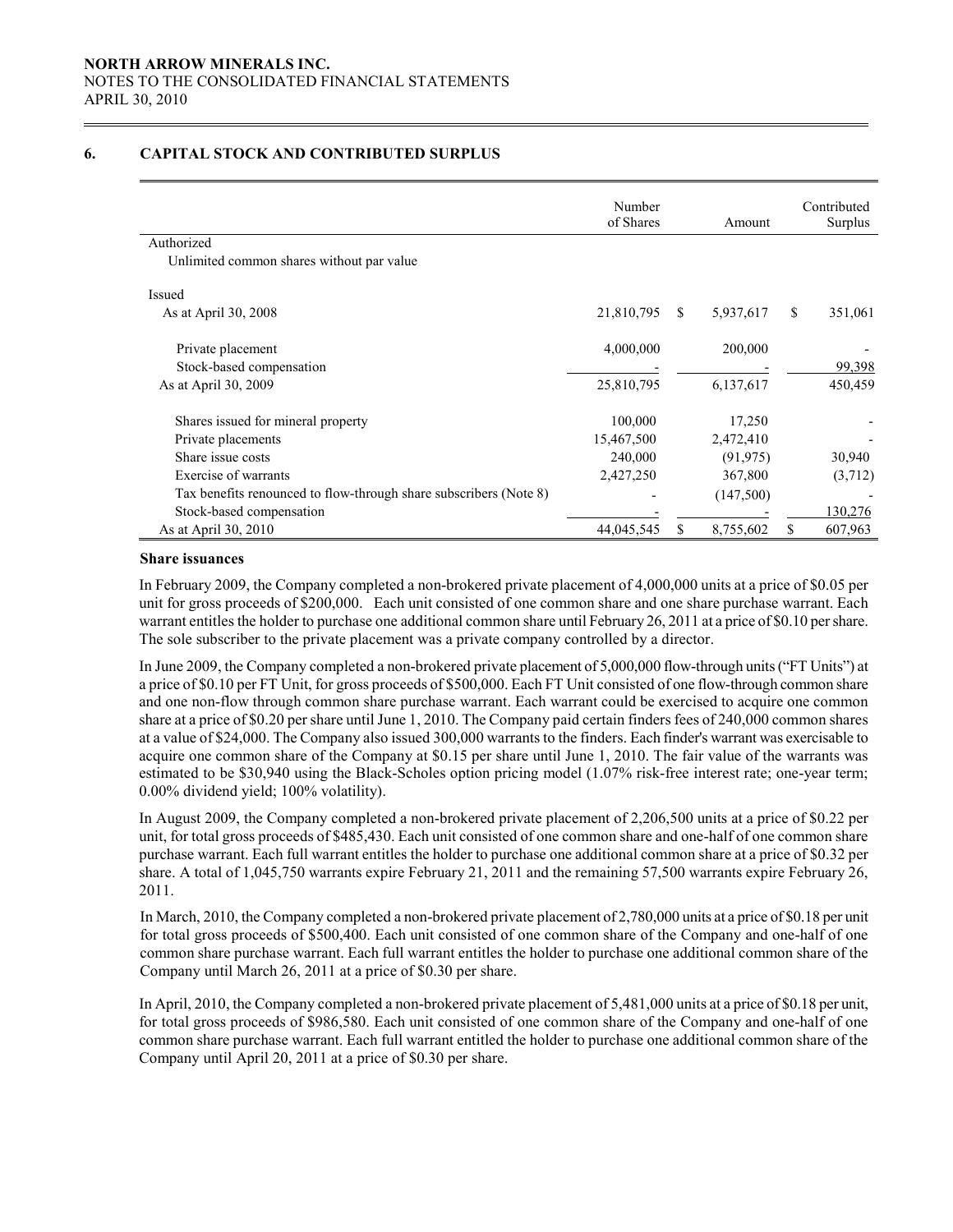## 6. CAPITAL STOCK AND CONTRIBUTED SURPLUS (CONT'D…)

#### Flow-through funds

Under the terms of a flow-through private placement completed in June 2009, the Company was required to spend \$500,000 on Canadian exploration expenses ("CEE") on or before December 31, 2010. The Company had met this expenditure requirement as of April 30, 2010. The flow-through common shares provide for the Company's CEE to be transferred to the shareholders and, as a result, the tax base for these expenditures is not available to the Company.

### Stock options and warrants

 The Company's stock option plan (the "Plan") was approved by shareholders at the September 2009 annual meeting. The Plan gives the directors the authority to grant options to directors, officers, employees and consultants. The maximum number of shares to be issued under the Plan is 10% of the issued and outstanding common shares at the time of the grant. The exercise price of each option granted shall not be less than the market price at the date of grant less a discount up to 25% in accordance with the policies of the TSX Venture Exchange ("TSXV"). Options granted can have a term up to 5 years with vesting provisions determined by the directors in accordance with TSXV policies for Tier 2 Issuers, with a typical vesting period of 25% upon grant and 25% every six months thereafter.

|                |                      |          | Number of |                                      |
|----------------|----------------------|----------|-----------|--------------------------------------|
|                | Number of            | Exercise | Shares    |                                      |
|                | <b>Shares</b>        | Price    | Vested    | <b>Expiry Date</b>                   |
| <b>Options</b> | \$<br>7,500          | 0.25     | 7,500     | June 13, 2010 (subsequently expired) |
|                | 2,000                | 0.25     | 2,000     | September 23, 2010                   |
|                | 78,000               | 0.25     | 78,000    | March 16, 2011                       |
|                | 54,000               | 0.25     | 54,000    | September 15, 2011                   |
|                | 148,000              | 0.25     | 148,000   | March 29, 2012                       |
|                | 1,125,000            | 0.40     | 1,125,000 | August 7, 2012                       |
|                | 1,410,000            | 0.20     | 705,000   | June 4, 2014                         |
|                | 200,000              | 0.30     | 100,000   | September 2, 2014                    |
|                | 150,000              | 0.19     | 37,500    | March 26, 2015                       |
|                | 150,000              | 0.25     | 37,500    | March 26, 2015                       |
| Warrants       | 5,000,000<br>\$      | 0.20     | 5,000,000 | June 1, 2010*                        |
|                | 264,000              | 0.15     | 264,000   | June 1, 2010**                       |
|                | 1,045,750            | 0.32     | 1,045,750 | February 21, 2011                    |
|                | 57,500               | 0.32     | 57,500    | February 26, 2011                    |
|                | 4,000,000            | 0.10     | 4,000,000 | February 26, 2011                    |
|                | 1,390,000            | 0.30     | 1,390,000 | March 26, 2011                       |
|                | 2,740,500            | 0.30     | 2,740,500 | April 20, 2011                       |
| $\sim$ 1       | 10000101<br>0.10.500 |          |           | .<br>1.4.750.500<br>0.00000          |

As at April 30, 2010, the following stock options and warrants were outstanding:

 \* Subsequent to April 30, 2010, a total of 349,500 warrants were exercised for gross proceeds of \$69,900 and 4,650,500 expired without exercise. \*\* Subsequent to April 30, 2010, a total of 255,000 warrants were exercised for gross proceeds of \$38,250 and 9,000 expired without exercise.

A summary of the Company's stock option activity is as follows:

|                                         | Number     | Weighted<br>Average   |
|-----------------------------------------|------------|-----------------------|
|                                         | of Options | <b>Exercise Price</b> |
|                                         |            |                       |
| Balance, April 30, 2008                 | 1,736,050  | \$<br>0.35            |
| Expired                                 | (8,750)    | 0.34                  |
|                                         |            |                       |
| Balance, April 30, 2009                 | 1,727,300  | 0.35                  |
| Granted                                 | 1,910,000  | 0.21                  |
| Cancelled                               | (57,000)   | 0.37                  |
| Expired                                 | (255,800)  | 0.26                  |
|                                         |            |                       |
| Balance, April 30, 2010                 | 3,324,500  | \$<br>0.28            |
|                                         |            |                       |
| Number of options currently exercisable | 2,294,500  | \$<br>0.31            |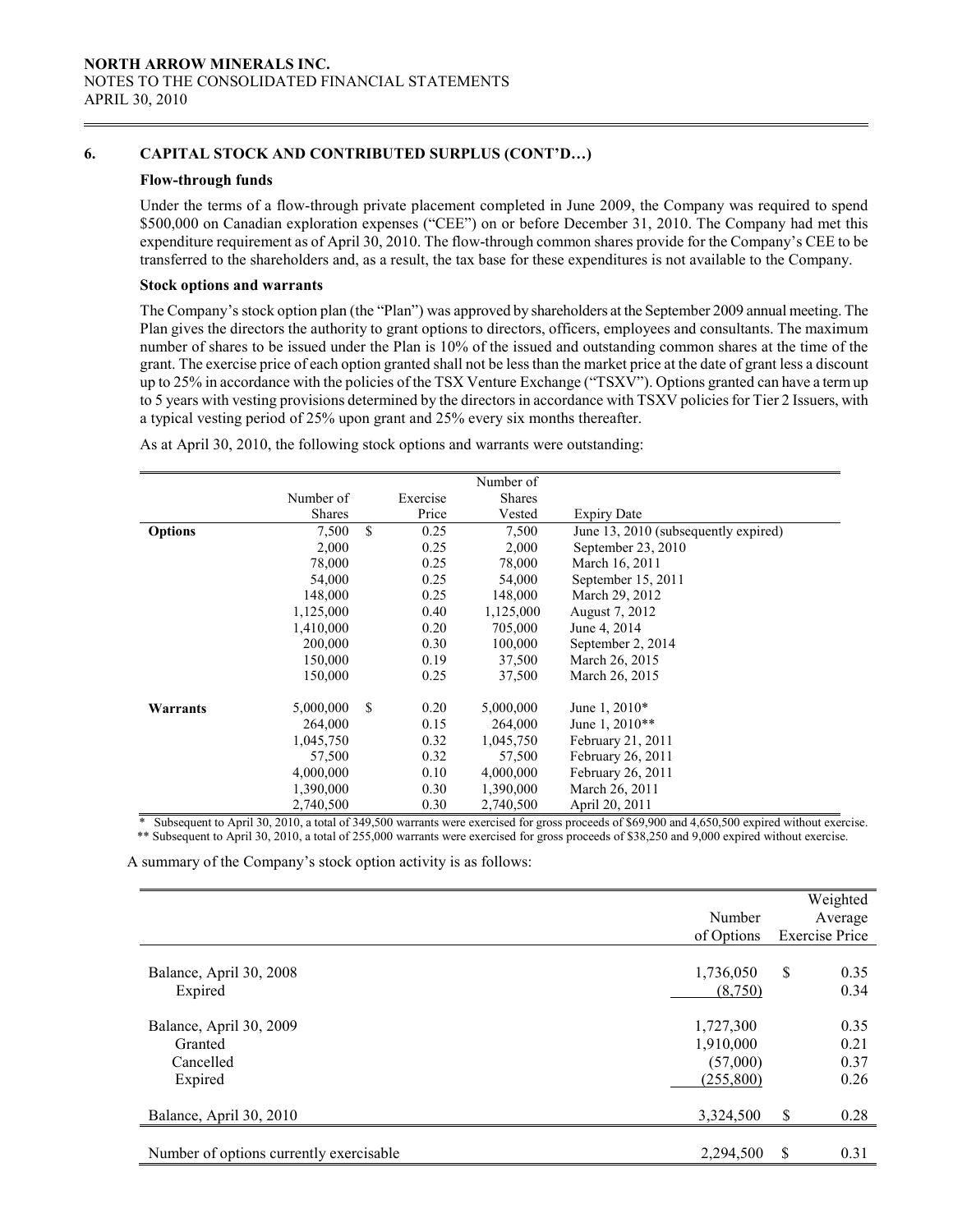## 6. CAPITAL STOCK AND CONTRIBUTED SURPLUS (CONT'D…)

#### Stock options and warrants (cont'd…)

 $\overline{a}$ 

A summary of the Company's warrant activity is as follows:

|                         | Number      | Weighted              |
|-------------------------|-------------|-----------------------|
|                         | of          | Average               |
|                         | Warrants    | <b>Exercise Price</b> |
|                         |             |                       |
| Balance, April 30, 2008 | 3,810,672   | \$<br>0.49            |
| Granted                 | 4,000,000   | 0.10                  |
| Expired                 | (685, 672)  | 0.42                  |
| Balance, April 30, 2009 | 7,125,000   | 0.12                  |
| Granted                 | 10,533,750  | 0.25                  |
| Expired                 | (733, 750)  | 0.15                  |
| Exercised               | (2,427,250) | 0.15                  |
| Balance, April 30, 2010 | 14,497,750  | S<br>0.21             |

#### Stock-based compensation

 During the year ended April 30, 2010, the Company granted 1,910,000 options. The estimated fair value of the options granted is \$244,622 of which \$130,276 has been recognized as stock-based compensation during the year ended April 30, 2010. During the year ended April 30, 2009, the Company recognized stock-based compensation of \$99,398 relating to options granted in earlier years.

The following weighted average assumptions were used for the Black Scholes valuation of stock options granted:

|                          | Year Ended<br>April 30, 2010 |
|--------------------------|------------------------------|
| Risk-free interest rate  | $1.58 - 2.57\%$              |
| Expected life of options | $1.5 \sim 5$ years           |
| Annualized volatility    | 100%                         |
| Dividend rate            | $0.00\%$                     |

### 7. RELATED PARTY TRANSACTIONS

Related party transactions not disclosed elsewhere in these consolidated financial statements are as follows:

- a) During the year ended April 30, 2010, the Company paid or accrued \$133,982 (2009 \$61,212) for shared technical services and rent to Strongbow. As at April 30, 2010, Strongbow owned approximately 10.94% (2009 – 18.67%) of the Company's issued and outstanding shares.
- b) During the year ended April 30, 2010, the Company paid or accrued \$31,072 (2009 \$13,181) for administrative and accounting services to Stornoway.
- c) During the year ended April 30, 2010, the Company paid \$7,350 (2009 \$1,512) for technical services to a private company controlled by a director.

Amounts due to related parties are as follows:

|                                                             | <b>April 30, 2010</b> | April 30, 2009 |
|-------------------------------------------------------------|-----------------------|----------------|
| Strongbow, a company with two common directors and a common |                       |                |
| officer                                                     | 28,364                | 17,026         |
| Stornoway, a company with a common officer                  | 7.301                 | 514            |
| <b>Directors</b>                                            | 40,945                | 27.644         |
|                                                             | 76.610                | 45.184         |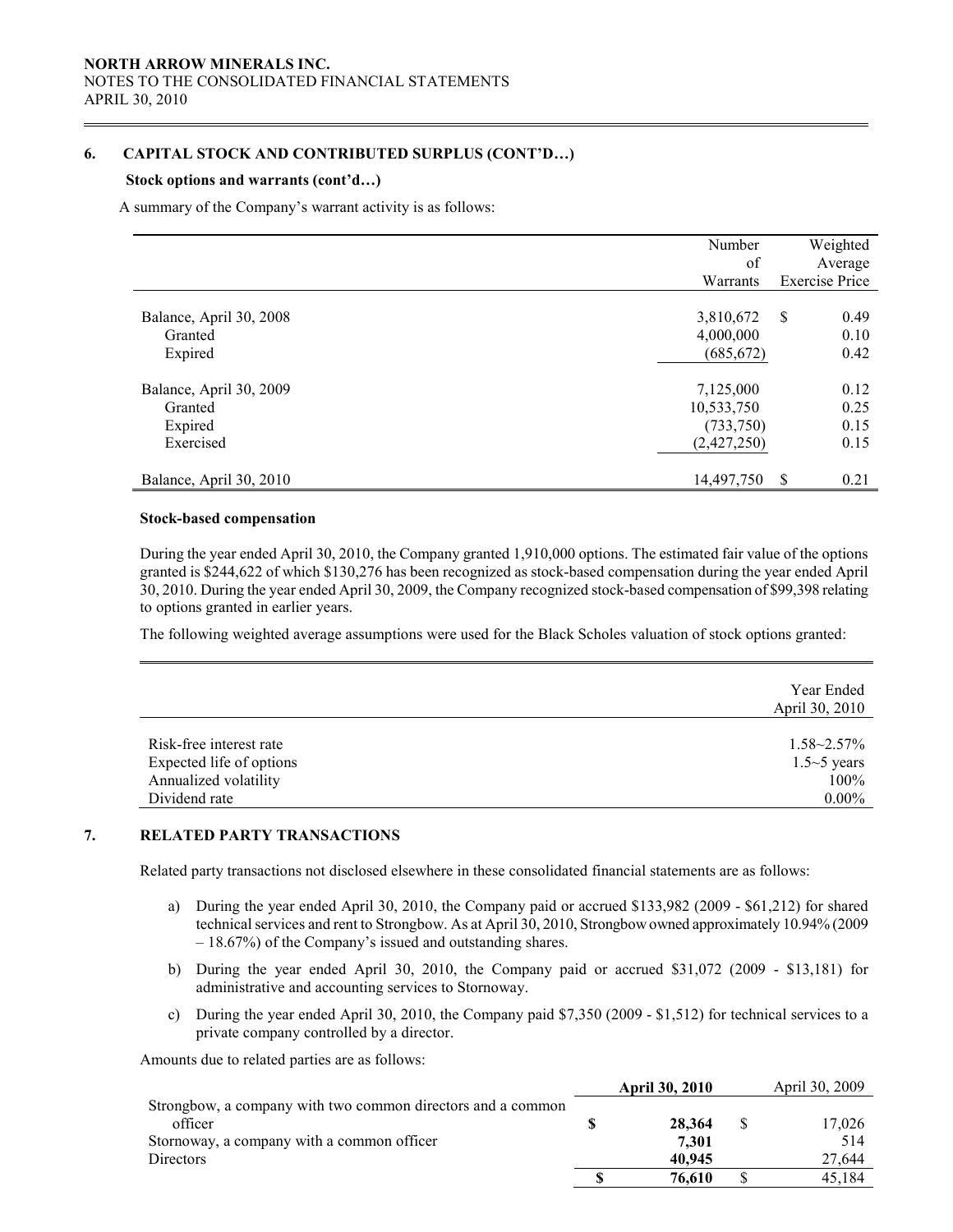### 7. RELATED PARTY TRANSACTIONS (CONT'D…)

### Promissory Note Payable

In January 2010, a private company controlled by a director loaned the Company \$100,000 for short-term working capital. In February 2010, the private company loaned the Company an additional \$100,000 bringing the total owed to \$200,000. This amount was evidenced by a promissory note and was unsecured, bearing no interest and was due on March 31, 2010 (paid).

 These transactions were in the normal course of operations and were measured at the exchange value, which represented the amount of consideration established and agreed to by the related parties.

### 8. INCOME TAXES

 $\overline{a}$ 

A reconciliation of income taxes at statutory rates with the reported taxes is as follows:

|                                                                                                         |   | 2010                               |              | 2009                                |
|---------------------------------------------------------------------------------------------------------|---|------------------------------------|--------------|-------------------------------------|
| Loss before income taxes                                                                                |   | (2,902,607)                        | S            | (3,572,888)                         |
| Expected income tax recovery<br>Non-deductible items<br>Recognized (unrecognized) benefit of tax assets | S | 858,119<br>(662, 822)<br>(47, 797) | <sup>S</sup> | 1,089,730<br>(1,001,726)<br>388,872 |
| Future income tax recovery                                                                              | S | 147,500                            |              | 476,876                             |

 As at April 30, 2010, the Company has approximately \$1,192,000 in non-capital losses available for deduction against future year's taxable income. These losses will expire up to 2030.

Subject to certain restrictions, the Company has approximately \$5,276,000 of mineral property expenditures available to reduce taxable income of future years.

During the year ended April 30, 2010, the Company issued 5,000,000 common shares on a flow-through basis for gross proceeds of \$500,000. The flow-through agreements require the Company to renounce certain tax deductions for Canadian exploration expenses incurred on the Company's mineral properties to the flow-through participants. The Company has renounced exploration expenditures of \$500,000, which resulted in an initial future income tax liability and a charge against capital stock of \$147,500.

The significant components of the Company's future income tax assets are as follows:

|                                           | 2010                           |    | 2009      |
|-------------------------------------------|--------------------------------|----|-----------|
| Future income tax assets                  |                                |    |           |
| Equipment                                 | \$<br>3,298                    | -S | 3,055     |
| Non-capital losses                        | 298,018                        |    | 138,484   |
| Share issuance costs and other tax assets | 41,607                         |    | 34,817    |
| Mineral properties                        | 247,424                        |    | 381,631   |
|                                           | 590,347                        |    | 557,987   |
| Less: valuation allowance                 | (590,347)                      |    | (557.987) |
|                                           | \$<br>$\overline{\phantom{0}}$ | \$ |           |